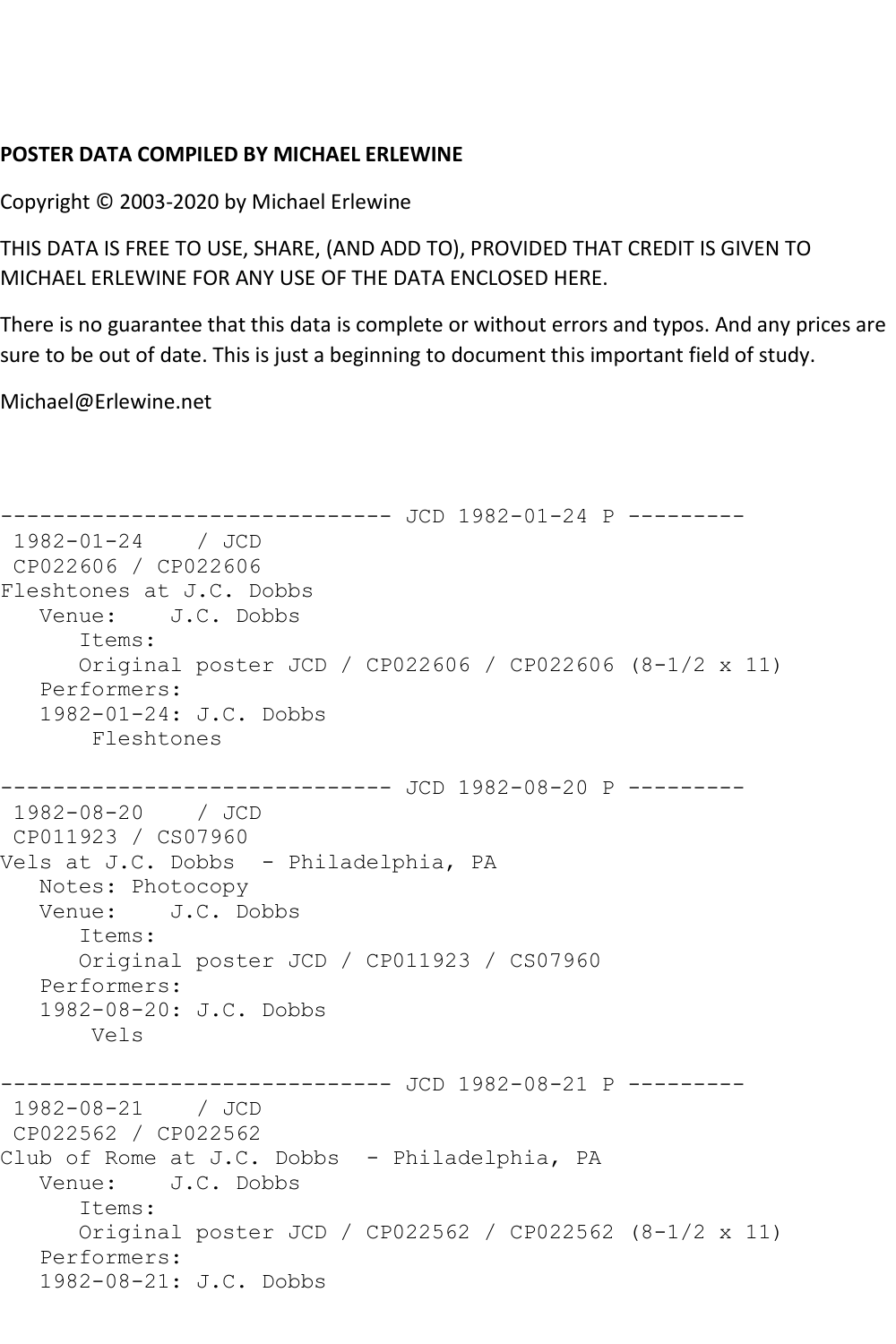Club of Rome

------------ JCD 1984-06-29 P ---------1984-06-29 / JCD CP011959 / CS07996 Autistics at J.C. Dobbs - Philadelphia, PA Notes: Photocopy Venue: J.C. Dobbs Items: Original poster JCD / CP011959 / CS07996 Performers: 1984-06-29: J.C. Dobbs Autistics ------------------------------ JCD 1986-03-18 P --------- 1986-03-18 / JCD CP011947 / CS07984 Mikey Wild and the Mess at J.C. Dobbs - Philadelphia, PA Notes: Photocopy Venue: J.C. Dobbs Items: Original poster JCD / CP011947 / CS07984 Performers: 1986-03-18: J.C. Dobbs Mikey Wild and the Mess ------------------------------ REVI 1986-09-25 P --------- 1986-09-25 / REVI CP011471 / CS07508 Ruin at Revival - Philadelphia, PA Notes: Offset Venue: Revival Items: Original poster REVI / CP011471 / CS07508 Performers: 1986-09-25: Revival J.C. Dobbs Grendel's Lair Ruin ------------ JCD 1987-08-05 P ---------1987-08-05 / JCD CP022604 / CP022604 Suzie Cozmo at J.C. Dobbs Venue: J.C. Dobbs Items: Original poster JCD / CP022604 / CP022604 (8-1/2 x 11)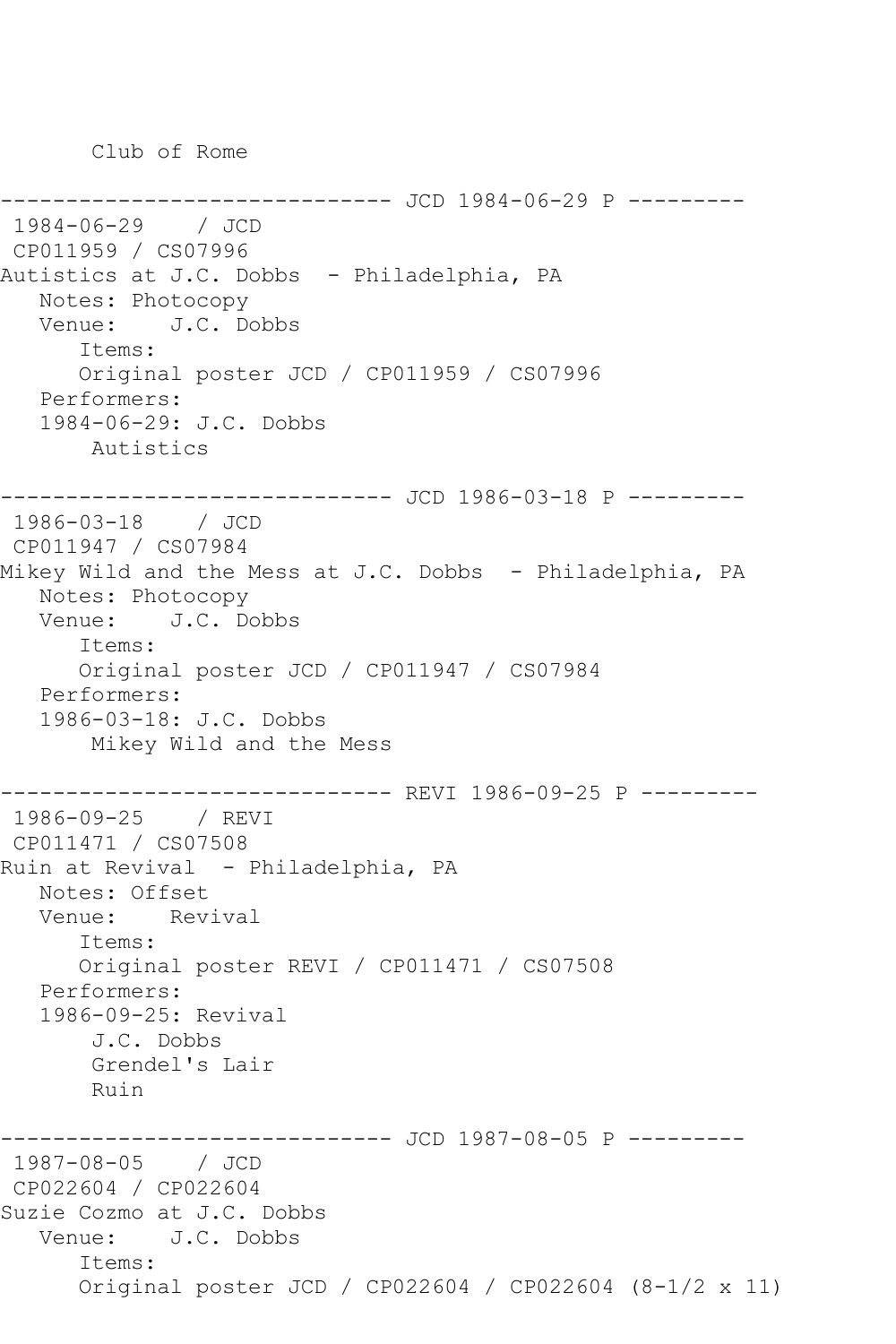```
 Performers:
    1987-08-05: J.C. Dobbs
        Suzie Cozmo
------------------------------ JCD 1987-11-18 P ---------
1987-11-18 / JCD 
CP022565 / CP022565
Offbeats at J.C. Dobbs
   Venue: J.C. Dobbs
       Items:
       Original poster JCD / CP022565 / CP022565 (8-1/2 x 14)
    Performers:
    1987-11-18: J.C. Dobbs
        Offbeats
                    ---------- JCD 1988-04-04 P ---------
1988-04-04 / JCD 
CP022605 / CP022605
Shag Motor Pony, Mercyland at J.C. Dobbs - Philadelphia, PA
   Venue: J.C. Dobbs
       Items:
       Original poster JCD / CP022605 / CP022605 (8-1/2 x 11)
    Performers:
    1988-04-04: J.C. Dobbs
        Shag Motor Pony / Mercyland
    1988-04-05: J.C. Dobbs
        Last Minute Jam
    1988-04-06: J.C. Dobbs
        Ceiling Zero / Missing Parade
    1988-04-07: J.C. Dobbs
        Smack Dab / New Facade
    1988-04-08: J.C. Dobbs
        Philly Gumbo / Social Voyeurs
    1988-04-09: J.C. Dobbs
        Alisha / Radio Rodeo / Coup D'Etat
    1988-04-10: J.C. Dobbs
        Shonee and Billy Glenn / Briggs Beale / Trip Shakespeare
    1988-04-11: J.C. Dobbs
        Drivin-n-Cryin / Chant
    1988-04-12: J.C. Dobbs
        Last Minute Jam
    1988-04-13: J.C. Dobbs
        Laura Mann / Killtoys
    1988-04-14: J.C. Dobbs
        Hugo Largo / Skygrits
    1988-04-15: J.C. Dobbs
        Steamin' Jimmys / Homeboys
```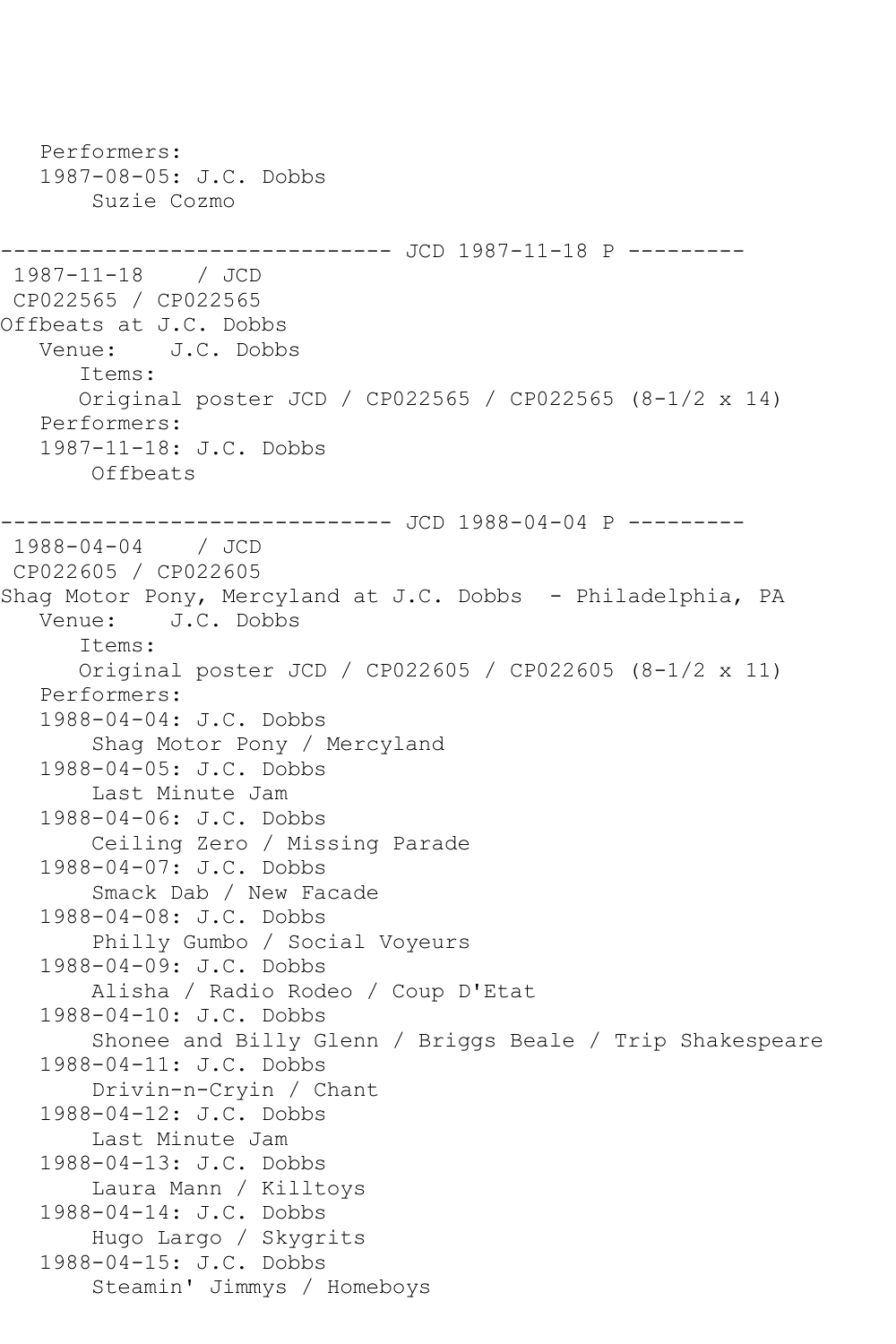1988-04-16: J.C. Dobbs Peter Stone Brown / Pacific Orchestra / Neptunes 1988-04-17: J.C. Dobbs Tom Toone / Pacific Brothers / Teachers from Detroit 1988-04-18: J.C. Dobbs Doctor Bombay / Powderhorn Jones / Soul Twisters 1988-04-19: J.C. Dobbs Last Minute Jam 1988-04-20: J.C. Dobbs Chasers / Resistance 1988-04-21: J.C. Dobbs David Rowan and Exisdance / Faction 1988-04-22: J.C. Dobbs Bluerocks / Clayton West 1988-04-23: J.C. Dobbs Nik Everett / Johnny Reno / Cobalt Blues Band 1988-04-24: J.C. Dobbs Jamison Smoothdog / Miracle Legion / Nixon's Head 1988-04-25: J.C. Dobbs Bullets / Deleriants 1988-04-26: J.C. Dobbs Last Minute Jam 1988-04-27: J.C. Dobbs Ducktape / Winter Street 1988-04-28: J.C. Dobbs Top Jimmy 1988-04-29: J.C. Dobbs Incredible Casuals / Bensons 1988-04-30: J.C. Dobbs Ron Doraba / Dynagroove / Beat Clinic 1988-05-01: J.C. Dobbs Ms. Kelly and Mr. Berg / Scruffy the Cat / Darrows 1988-05-15: J.C. Dobbs Dash Rip Rock 1988-05-17: J.C. Dobbs Glass Eye 1988-05-26: J.C. Dobbs Neighborhoods ----------------------------- JCD 1988-09-21 P ---------1988-09-21 / JCD CP011935 / CS07972 Bunjitones at J.C. Dobbs - Philadelphia, PA Notes: Photocopy Venue: J.C. Dobbs Items: Original poster JCD / CP011935 / CS07972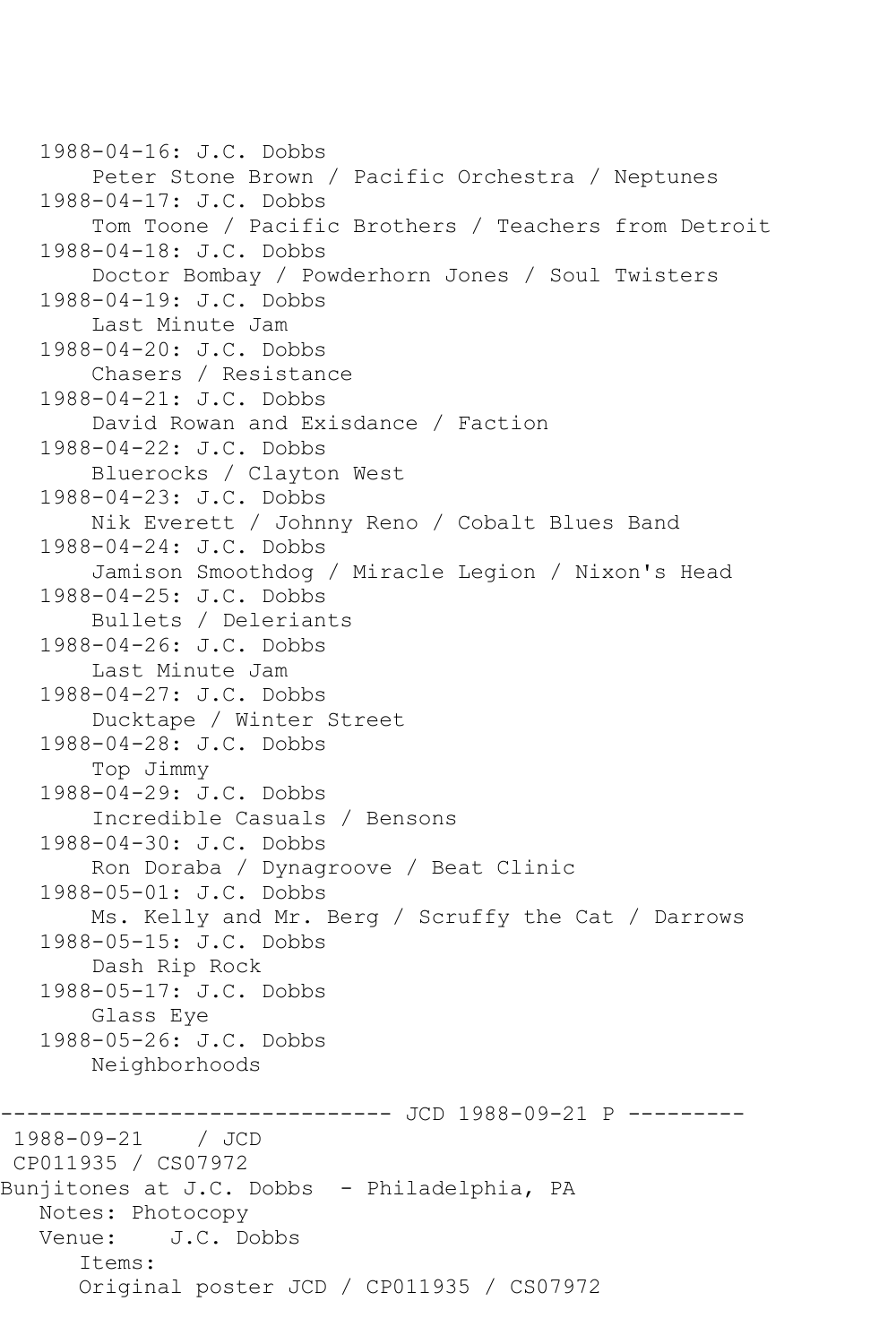Performers: 1988-09-21: J.C. Dobbs Bunjitones ----------------------------- JCD 1988-09-22 P ---------1988-09-22 / JCD CP011978 / CS08015 Tornado Five at J.C. Dobbs - Philadelphia, PA Notes: Photocopy Venue: J.C. Dobbs Items: Original poster JCD / CP011978 / CS08015 Performers: 1988-09-22: J.C. Dobbs Tornado Five ----------------------------- JCD 1988-09-28 P ---------1988-09-28 / JCD CP011996 / CS08033 Wishniaks, Baby Flamehead at J.C. Dobbs - Philadelphia, PA Notes: Photocopy Venue: J.C. Dobbs Items: Original poster JCD / CP011996 / CS08033 Performers: 1988-09-28: J.C. Dobbs Wishniaks / Baby Flamehead ------------------------------ JCD 1988-11-10 P --------- 1988-11-10 / JCD CP011939 / CS07976 Wild Seeds, Tornado Five at J.C. Dobbs - Philadelphia, PA Notes: Offset Venue: J.C. Dobbs Items: Original poster JCD / CP011939 / CS07976 Performers: 1988-11-10: J.C. Dobbs Wild Seeds / Tornado Five ---------------- JCD 1988-11-28 P ---------1988-11-28 / JCD CP011933 / CS07970 Mr. Mehta at J.C. Dobbs Notes: Photocopy Venue: J.C. Dobbs Items: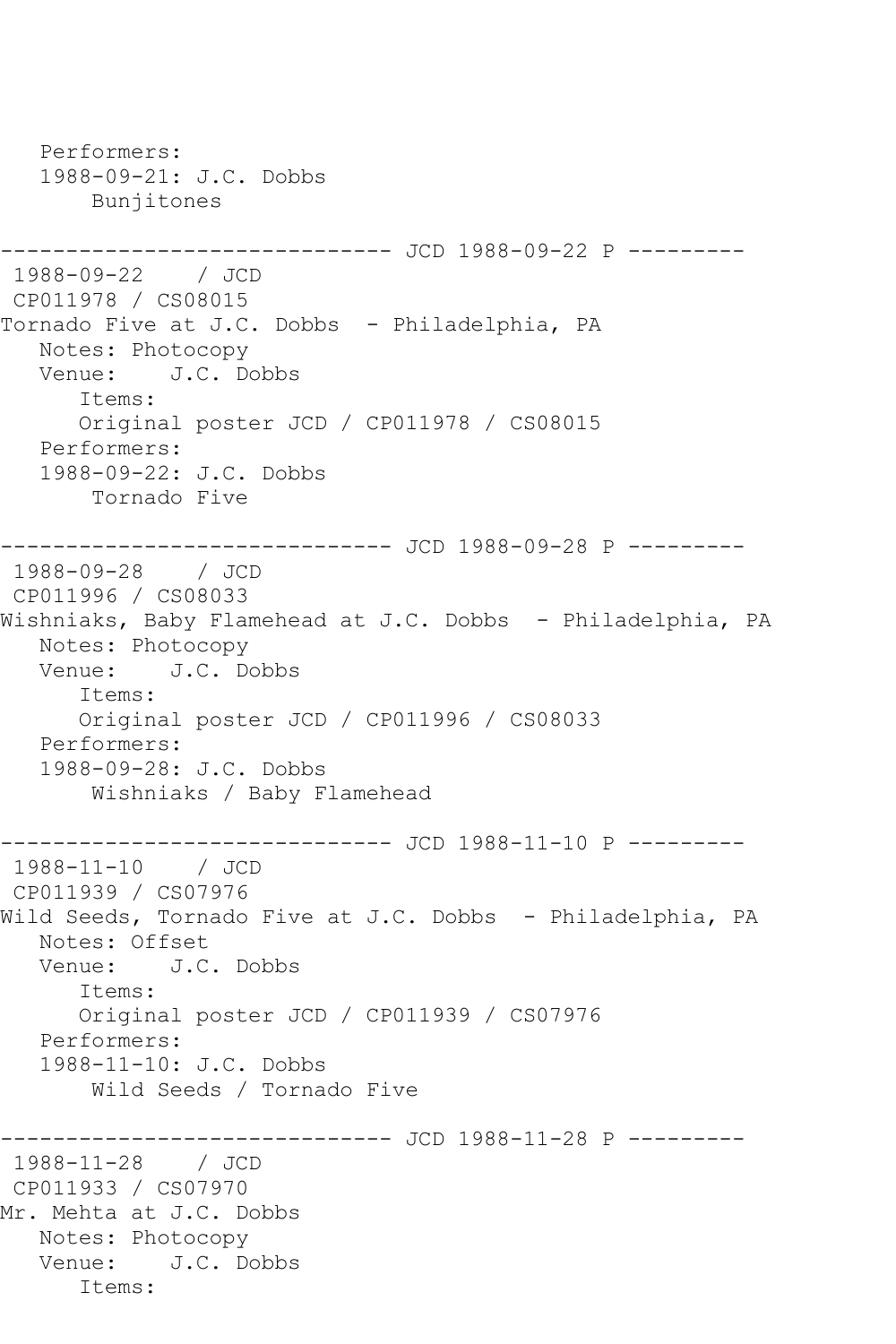Original poster JCD / CP011933 / CS07970 Performers: 1988-11-28: J.C. Dobbs Mr. Metha ----------- JCD 1988-12-13 P ----------1988-12-13 / JCD CP011956 / CS07993 Grey Network at J.C. Dobbs - Philadelphia, PA Notes: Photocopy Venue: J.C. Dobbs Items: Original poster JCD / CP011956 / CS07993 Performers: 1988-12-13 1989-01-04: J.C. Dobbs Nick's Cafe Khyber Pass Grey Network ------------------------------ JCD 1988-12-14 P --------- 1988-12-14 / JCD CP011972 / CS08009 Jim Sharp Band at J.C. Dobbs - Philadelphia, PA Notes: Offset<br>Venue: J.C J.C. Dobbs Items: Original poster JCD / CP011972 / CS08009 Performers: 1988-12-14: J.C. Dobbs Jim Sharp Band ------------------------------ CHC 1988-12-22 P --------- 1988-12-22 / CHC CP011551 / CS07588 Naked Twister at Chestnut Cabaret - Philadelphia, PA Notes: Photocopy Venue: Chestnut Cabaret Items: Original poster CHC / CP011551 / CS07588 Performers: 1988-12-22 1988-12-29: Chestnut Cabaret J.C. Dobbs Nick's Cafe Naked Twister ------------------------------ CHC 1988-12-22 P --------- 1988-12-22 / CHC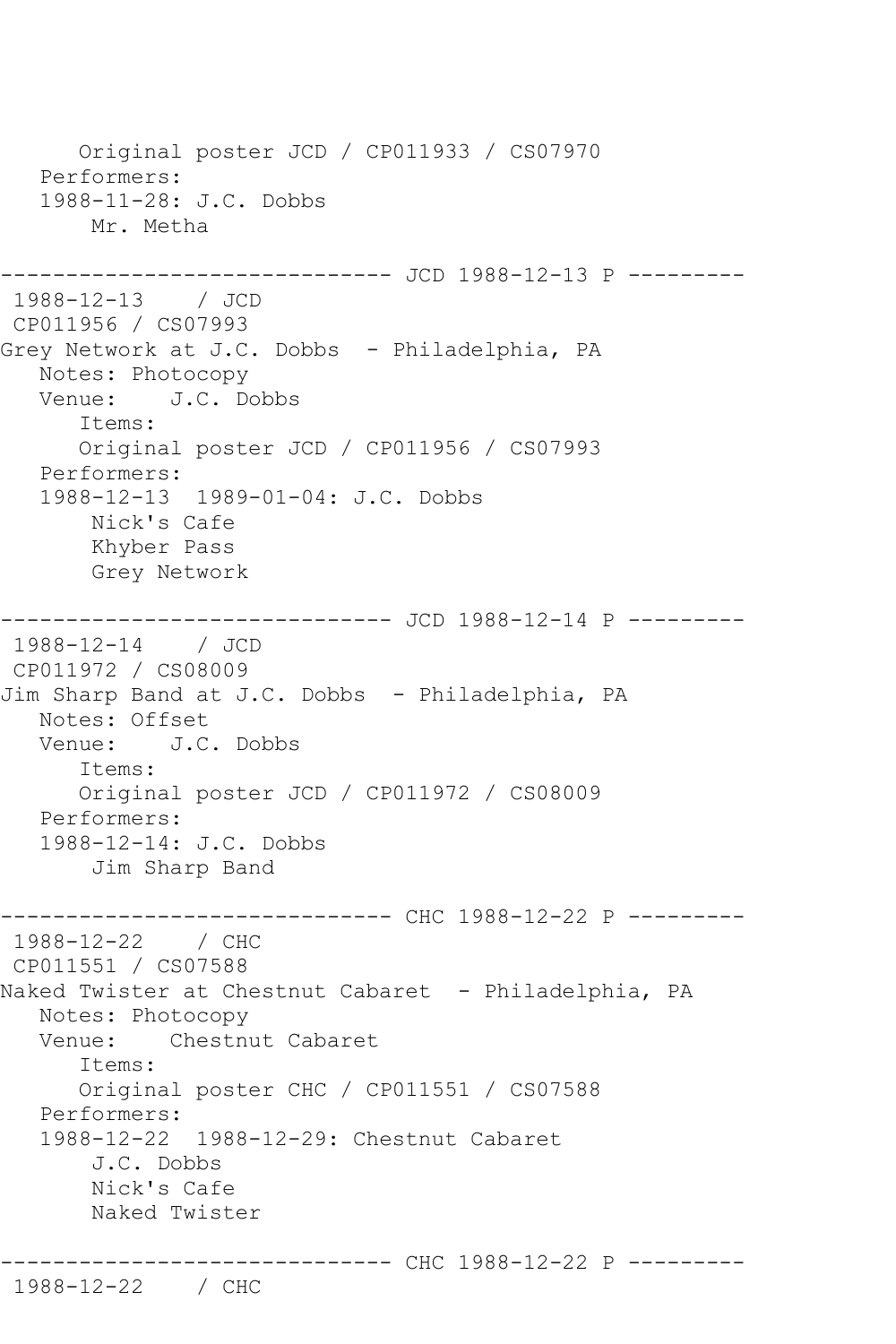CP011582 / CS07619 Naked Twister at Chestnut Cabaret - Philadelphia, PA Notes: Offset Venue: Chestnut Cabaret Items: Original poster CHC / CP011582 / CS07619 Performers: 1988-12-22 1988-12-29: Chestnut Cabaret J.C. Dobbs Nick's Cafe Naked Twister ------------------------------ JCD 1988-12-31 P --------- 1988-12-31 / JCD CP011990 / CS08027 Kenn Kweder at J.C. Dobbs - Philadelphia, PA Notes: Offset Venue: J.C. Dobbs Items: Original poster JCD / CP011990 / CS08027 Performers: 1988-12-31: J.C. Dobbs Kenn Kweder ------------------------------ JCD 1989-01-19 P --------- 1989-01-19 / JCD CP011934 / CS07971 Beat Clinic at J.C. Dobbs - Philadelphia, PA Notes: Offset Venue: J.C. Dobbs Items: Original poster JCD / CP011934 / CS07971 Performers: 1989-01-19: J.C. Dobbs Beat Clinic ------------------------------ JCD 1989-01-22 P --------- 1989-01-22 / JCD CP011938 / CS07975 Big Dipper, Tornado Five at J.C. Dobbs - Philadelphia, PA Notes: Offset Venue: J.C. Dobbs Items: Original poster JCD / CP011938 / CS07975 Performers: 1989-01-22: J.C. Dobbs Big Dipper / Tornado Five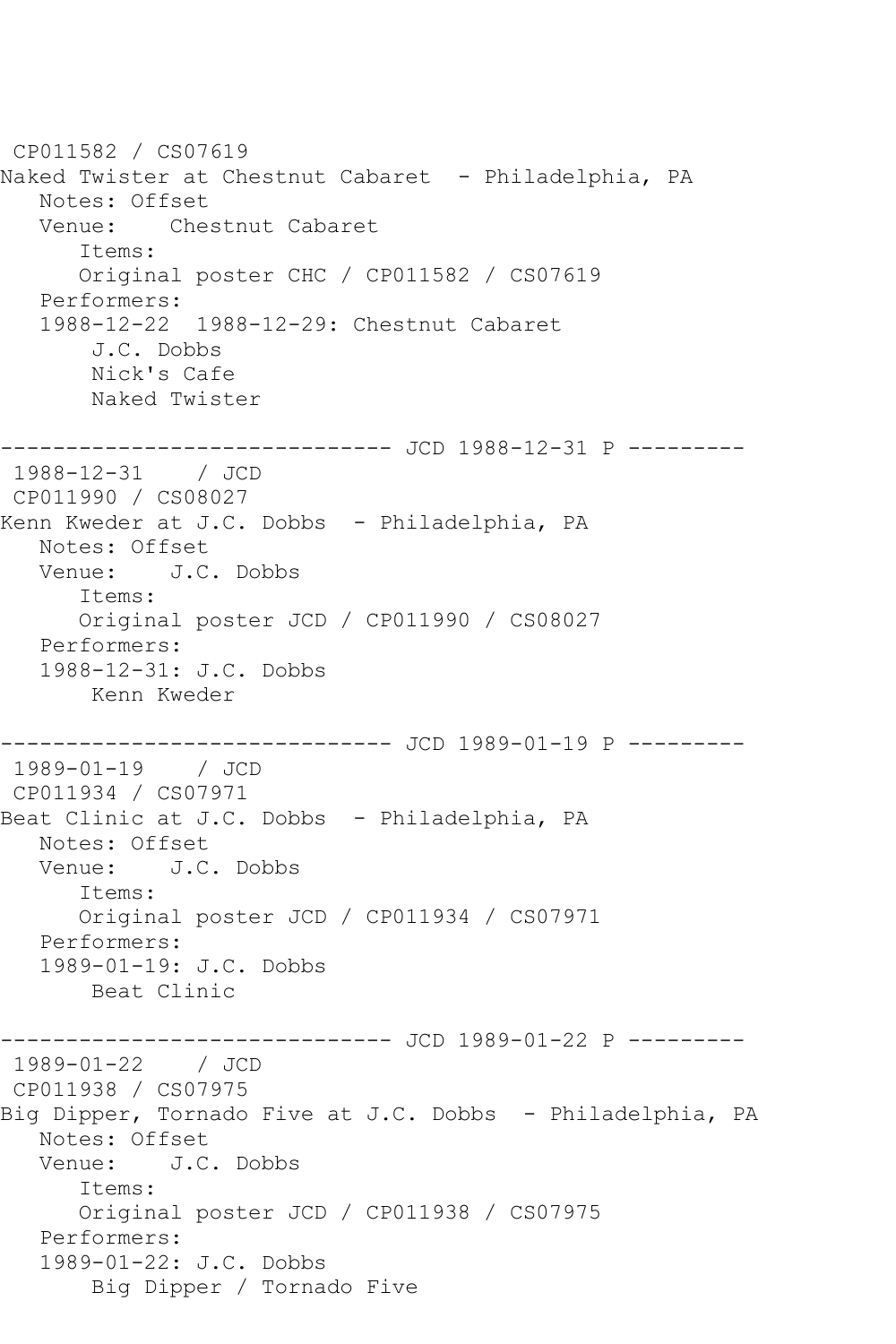------------------------------ JCD 1989-02-13 P --------- 1989-02-13 / JCD CP011994 / CS08031 Doctor Bombay, Crahing Plastic at J.C. Dobbs - Philadelphia, PA Notes: Photocopy Venue: J.C. Dobbs Items: Original poster JCD / CP011994 / CS08031 Performers: 1989-02-13: J.C. Dobbs Doctor Bombay / Crahing Plastic / Trace ------------------------------ JCD 1989-03-05 P --------- 1989-03-05 / JCD CP011937 / CS07974 Yo La Tengo, Tornado Five at J.C. Dobbs - Philadelphia, PA Notes: Photocopy Venue: J.C. Dobbs Items: Original poster JCD / CP011937 / CS07974 Performers: 1989-03-05: J.C. Dobbs Yo La Tengo / Tornado Five ------------------------------ JCD 1989-03-12 P --------- 1989-03-12 / JCD CP010842 / CS06879 Session at J.C. Dobbs - Philadelphia, PA Notes: Photocopy Venue: J.C. Dobbs Items: Original poster JCD / CP010842 / CS06879 Performers: 1989-03-12 1989-03-22: J.C. Dobbs Session ---------- JCD 1989-03-12 P ---------1989-03-12 / JCD CP011946 / CS07983 Mr. Mehta at J.C. Dobbs Notes: Offset Venue: J.C. Dobbs Items: Original poster JCD / CP011946 / CS07983 Performers: 1989-03-12: J.C. Dobbs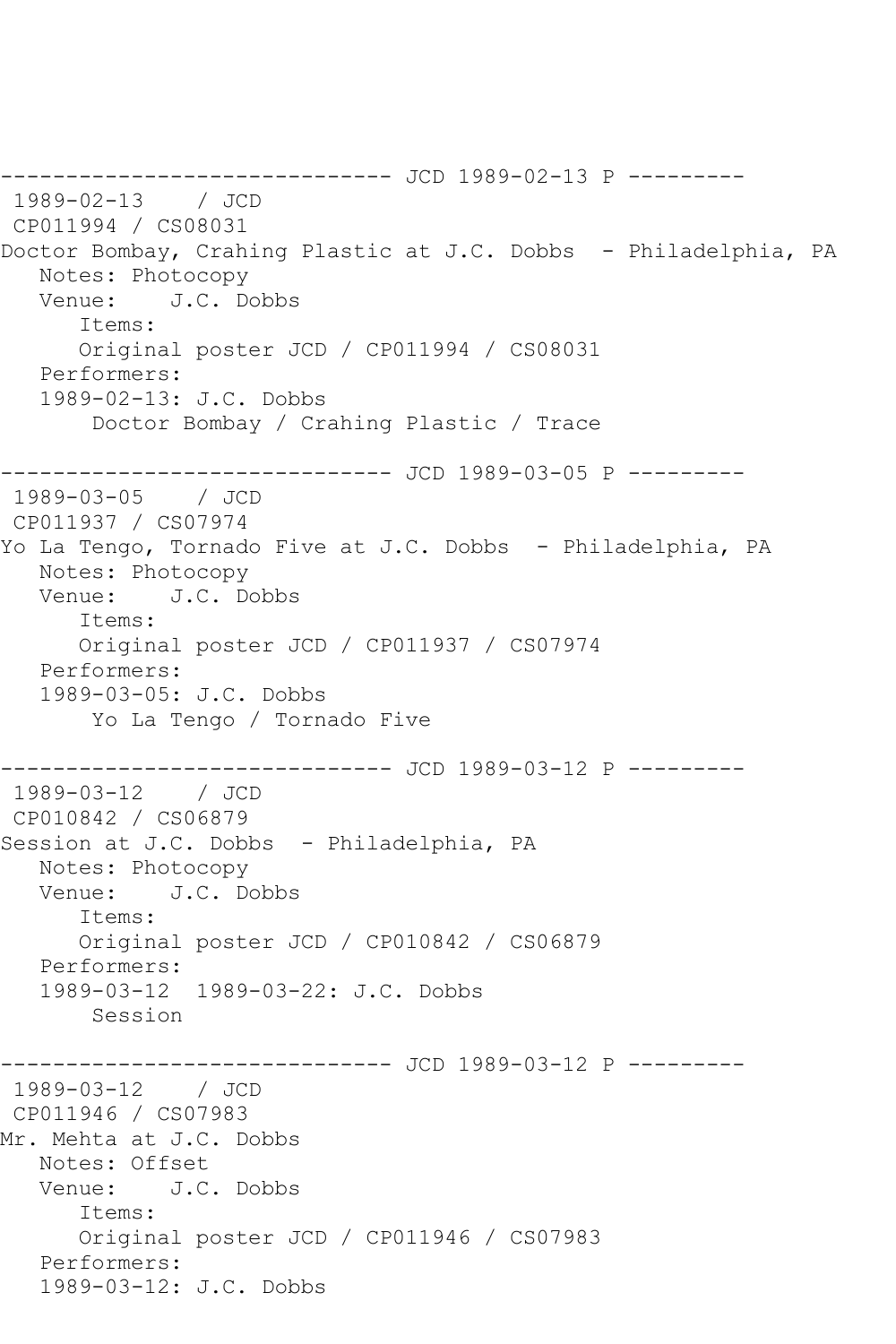Mr. Metha

-------------- JCD 1989-03-13 P ---------1989-03-13 / JCD CP011980 / CS08017 Ashtray at J.C. Dobbs - Philadelphia, PA Notes: Photocopy Venue: J.C. Dobbs Items: Original poster JCD / CP011980 / CS08017 Performers: 1989-03-13: J.C. Dobbs Ashtray ------------------------------ JCD 1989-03-23 P --------- 1989-03-23 / JCD CP011987 / CS08024 Scram!, Public Service at J.C. Dobbs - Philadelphia, PA Notes: Offset Venue: J.C. Dobbs Items: Original poster JCD / CP011987 / CS08024 Performers: 1989-03-23: J.C. Dobbs Scram! / Public Service ------------------------------ NICK 1989-03-24 P --------- 1989-03-24 / NICK CP011982 / CS08019 Sky Grits, The Fabulous Fondas at Nick's Cafe - Philadelphia, PA Notes: Photocopy Venue: Nick's Cafe Items: Original poster NICK / CP011982 / CS08019 Performers: 1989-03-24 1989-03-26: Nick's Cafe Khyber Pass J.C. Dobbs Sky Grits / Fabulous Fondas / Life After Bob / Others ------------------------------ JCD 1989-04-14 P --------- 1989-04-14 / JCD CP011961 / CS07998 Word of Honor, Neo Alloy at J.C. Dobbs - Philadelphia, PA Notes: Photocopy Venue: J.C. Dobbs Items: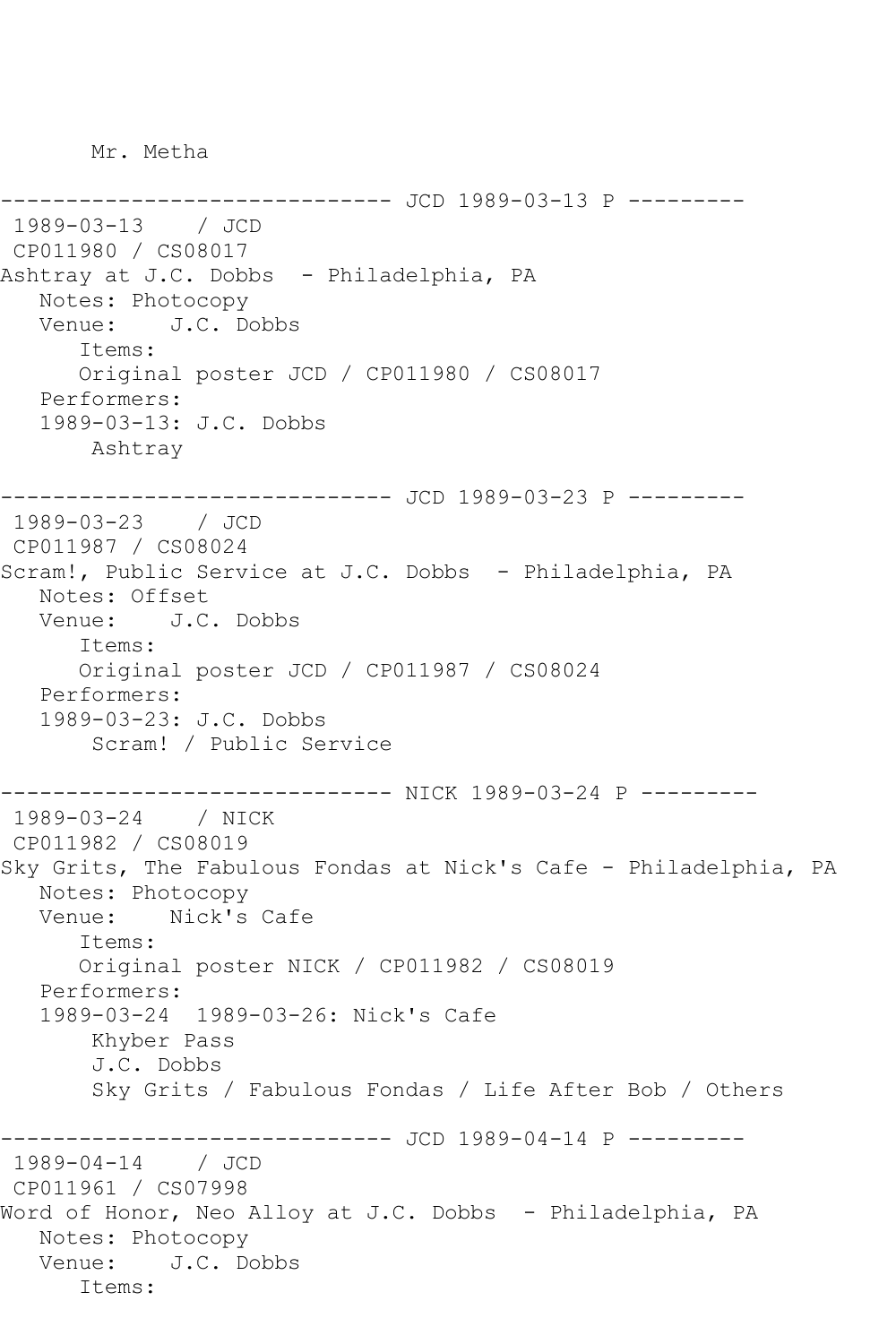Original poster JCD / CP011961 / CS07998 Performers: 1989-04-14: J.C. Dobbs Word of Honor / Neo Alloy ------------ JCD 1989-04-20 P ---------1989-04-20 / JCD CP011968 / CS08005 Grey Network, Miracle Legion at J.C. Dobbs - Philadelphia, PA Notes: Photocopy Venue: J.C. Dobbs Items: Original poster JCD / CP011968 / CS08005 Performers: 1989-04-20: J.C. Dobbs Grey Network / Miracle Legion ------------------------------ JCD 1989-04-30 P --------- 1989-04-30 / JCD CP011992 / CS08029 Hypnotizing Chickens, Red Herring at J.C. Dobbs - Philadelphia, PA Notes: Photocopy Venue: J.C. Dobbs Items: Original poster JCD / CP011992 / CS08029 Performers: 1989-04-30: J.C. Dobbs Hypnotizing Chickens / Red Herring ------------------------------ JCD 1989-05-08 P --------- 1989-05-08 / JCD CP011926 / CS07963 More Fiends, Dr. Bombay at J.C. Dobbs - Philadelphia, PA Notes: Photocopy Artist: More Fiends Venue: J.C. Dobbs Items: Original poster JCD / CP011926 / CS07963 Performers: 1989-05-08: J.C. Dobbs More Fiends / Dr. Bombay / Ego Loop ----------------- JCD 1989-05-18 P ----------<br>/ JCD 1989-05-18 CP011931 / CS07968 Chowderheads, Sky Grits at J.C. Dobbs - Philadelphia, PA Notes: Offset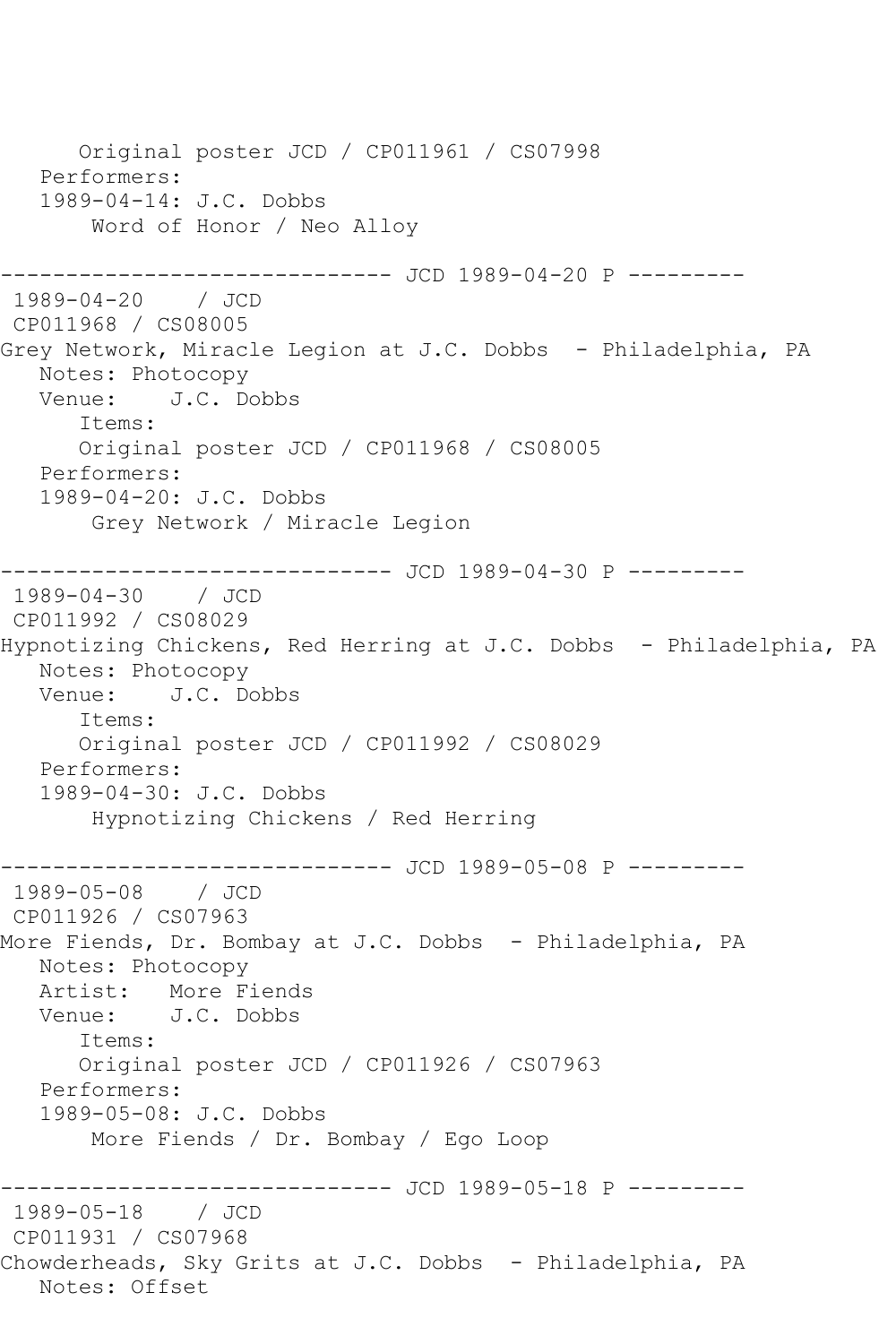Venue: J.C. Dobbs Items: Original poster JCD / CP011931 / CS07968 Performers: 1989-05-18: J.C. Dobbs Chowderheads / Sky Grits / Hypnotizing Chickens ----------------------------- JCD 1989-06-01 P ---------1989-06-01 / JCD CP022600 / CP022600 Jimmy Shoe and the Shine, Still Motion at J.C. Dobbs -Philadelphia, PA<br>Venue: J.C J.C. Dobbs Items: Original poster JCD / CP022600 / CP022600 (8-1/2 x 11) Performers: 1989-06-01: J.C. Dobbs Jimmy Shoe and the Shine / Still Motion 1989-06-02: J.C. Dobbs Bricklin / Upstartz 1989-06-03: J.C. Dobbs Alicia / Rocket 88 / Billy Kemp 1989-06-04: J.C. Dobbs Jack Quigley / Jimmy Pasterfield and the Believers / Krewmen 1989-06-05: J.C. Dobbs Something Happens / Killtoys 1989-06-06: J.C. Dobbs Last Minute Jam 1989-06-07: J.C. Dobbs Fabulous Fondas / Falling Stairs 1989-06-08: J.C. Dobbs New Facade / Rick Reynolds 1989-06-09: J.C. Dobbs Philly Gumbo / Public Service 1989-06-10: J.C. Dobbs Evan Johns / Elvis Hitler 1989-06-11: J.C. Dobbs Peter Stone Brown / Caterwaul / Tornado 5 1989-06-12: J.C. Dobbs Blue Rodeo / Martial Law 1989-06-13: J.C. Dobbs Last Minute Jam 1989-06-14: J.C. Dobbs Go to Blazes / Scram! / Naked Twister 1989-06-15: J.C. Dobbs Zulus / Gripweeds 1989-06-16: J.C. Dobbs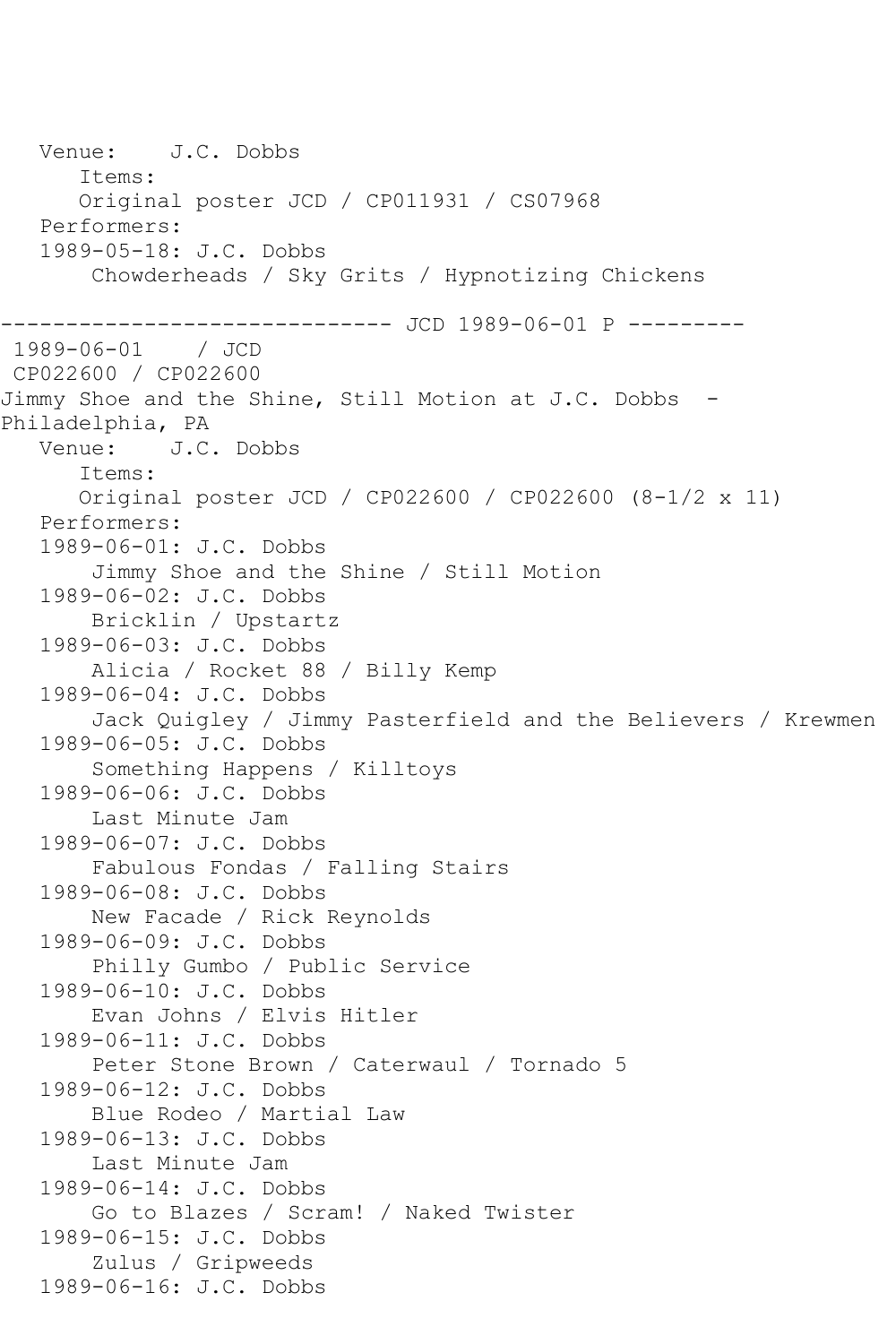Johnny O's Classic Dogs of Love / Classic Dogs of Love / Jeffrey Gaines 1989-06-17: J.C. Dobbs Daves / Tuesday Blue 1989-06-18: J.C. Dobbs Ed Russakoff / Swimming Pool Q's / Pilgrim Souls 1989-06-19: J.C. Dobbs Scab Cadillac / More Fiends / Big Thing 1989-06-20: J.C. Dobbs Last Minute Jam 1989-06-21: J.C. Dobbs Red Herring / Half a Chicken 1989-06-22: J.C. Dobbs Die Kreuzen / Dead Spot 1989-06-23: J.C. Dobbs Laura Mann / Outriders / Fontayne 1989-06-24: J.C. Dobbs Waco Smith / Dukes of Destiny / Billy Goodman Band 1989-06-25: J.C. Dobbs Kwederbilly / Stand 1989-06-26: J.C. Dobbs Powderhorn Jones / Crackers / Beatos 1989-06-27: J.C. Dobbs Last Minute Jam 1989-06-28: J.C. Dobbs Original Sins / Wishniaks 1989-06-29: J.C. Dobbs Word of Honor / Neo Alloy 1989-06-30: J.C. Dobbs VHF / Point of View 1989-07-01: J.C. Dobbs Ducktape / Dark Blonde 1989-07-02: J.C. Dobbs Darrows / Tenth House 1989-07-03: J.C. Dobbs Kenn Kweder / Chowderheads ------------------------------ JCD 1989-06-14 P ---------  $1989 - 06 - 14$ CP011925 / CS07962 Grisly Fiction, Coffin Break at J.C. Dobbs - Philadelphia, PA Notes: Photocopy<br>Venue: J.C. Do J.C. Dobbs Items: Original poster JCD / CP011925 / CS07962 Performers: 1989-06-14: J.C. Dobbs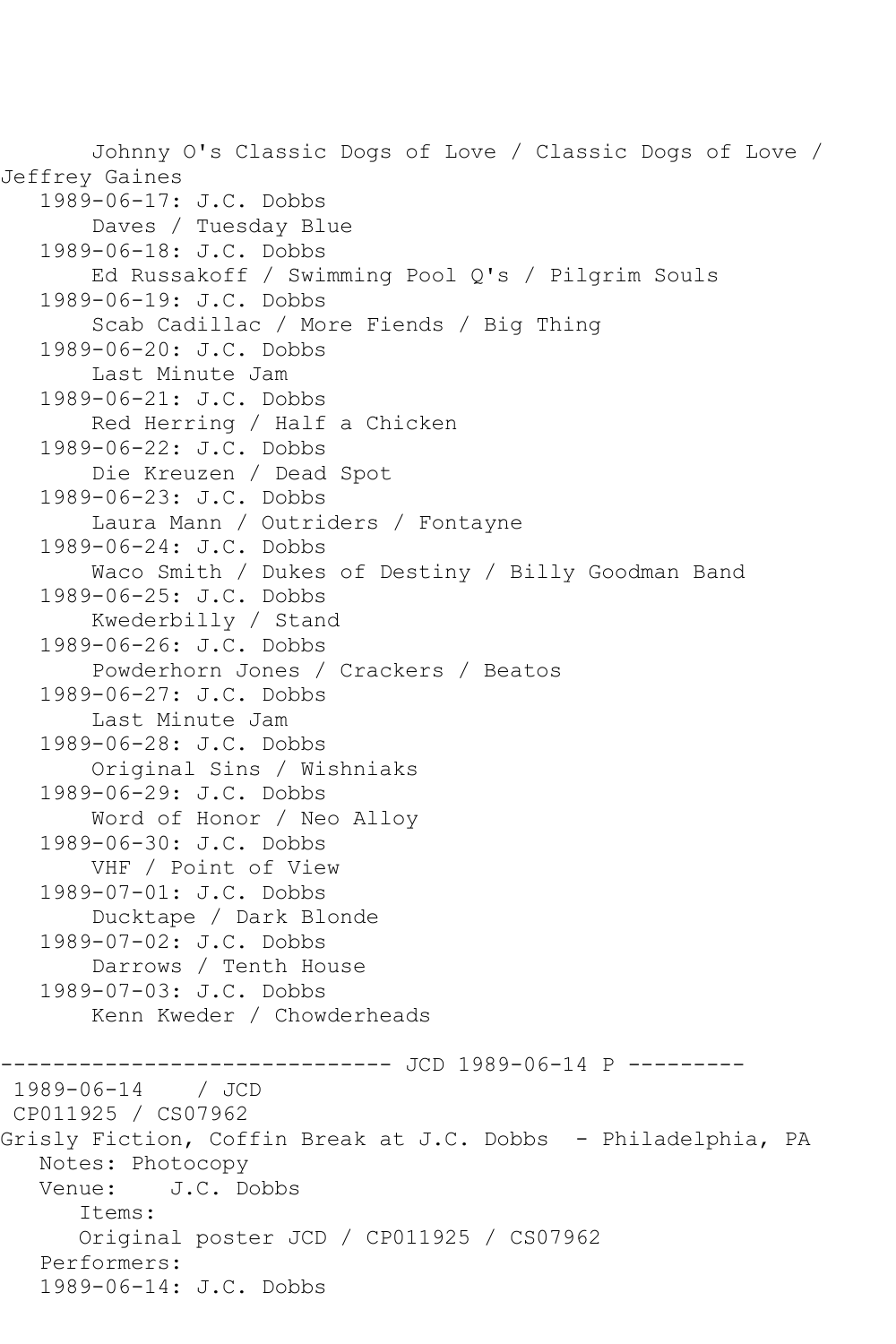Grisly Fiction / Coffin Break ------------ JCD 1989-06-19 P ---------1989-06-19 / JCD CP011932 / CS07969 Scab Cadillac, More Fiends at J.C. Dobbs - Philadelphia, PA Notes: Photocopy Venue: J.C. Dobbs Items: Original poster JCD / CP011932 / CS07969 Performers: 1989-06-19: J.C. Dobbs Scab Cadillac / More Fiends / Big Thing ------------------------------ JCD 1989-06-19 P --------- 1989-06-19 / JCD CP011973 / CS08010 Scab Cadillac, More Fiends at J.C. Dobbs - Philadelphia, PA Notes: Photocopy Venue: J.C. Dobbs Items: Original poster JCD / CP011973 / CS08010 Performers: 1989-06-19: J.C. Dobbs Scab Cadillac / More Fiends / Big Thing ------------------------------ JCD 1989-06-24 P --------- 1989-06-24 / JCD CP011950 / CS07987 Dukes of Destiny at J.C. Dobbs - Philadelphia, PA Notes: Offset Venue: J.C. Dobbs Items: Original poster JCD / CP011950 / CS07987 Performers: 1989-06-24: J.C. Dobbs Dukes of Destiny ------------------------------ JCD 1989-06-29 P --------- 1989-06-29 / JCD CP011949 / CS07986 Neo Alloy, Word of Honor at J.C. Dobbs - Philadelphia, PA Notes: Offset Venue: J.C. Dobbs Items: Original poster JCD / CP011949 / CS07986 Performers: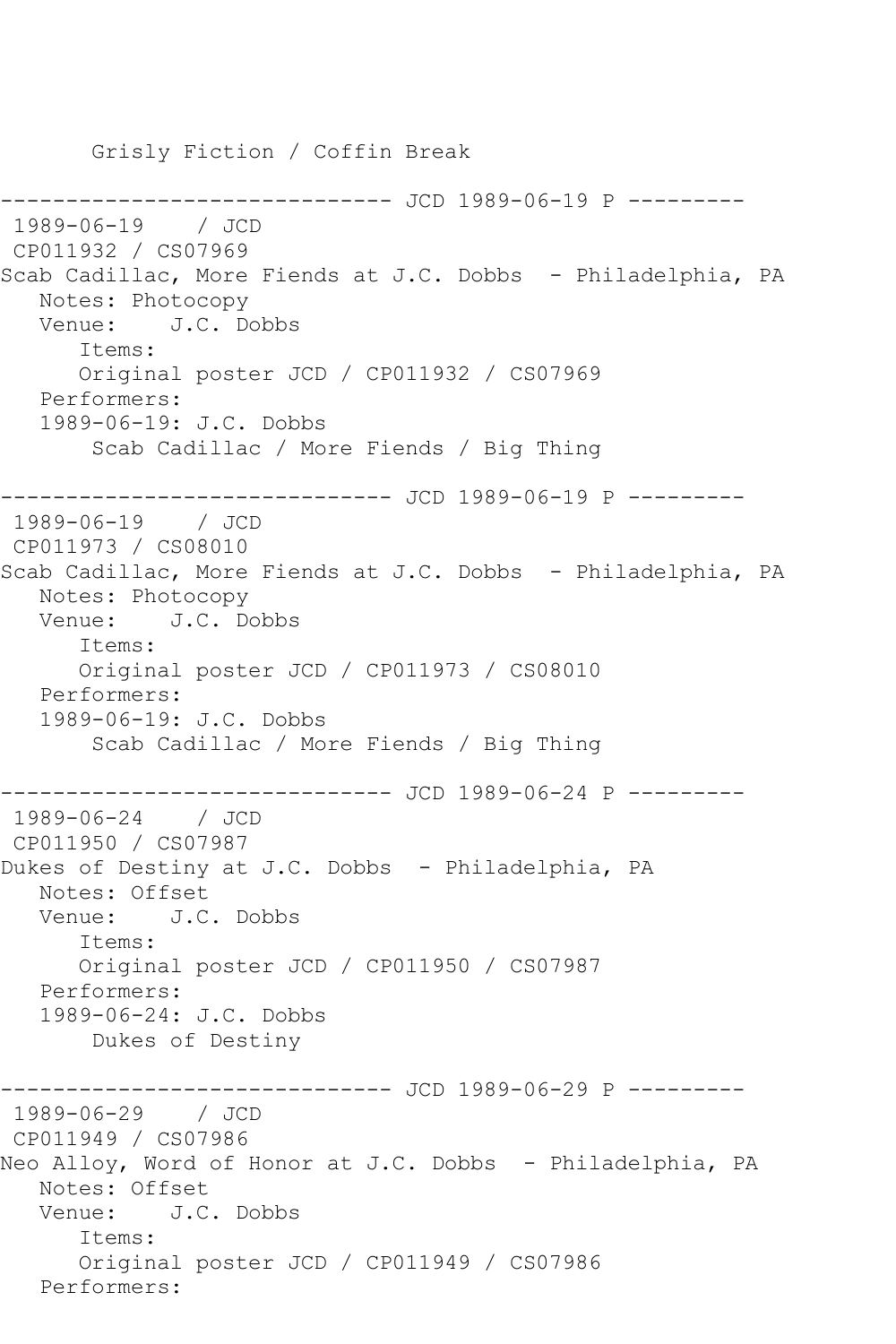1989-06-29: J.C. Dobbs Neo Alloy / Word of Honor ------------------------------ JCD 1989-07-20 P --------- 1989-07-20 / JCD CP011962 / CS07999 Love Bomb at J.C. Dobbs - Philadelphia, PA Notes: Offset Venue: J.C. Dobbs Items: Original poster JCD / CP011962 / CS07999 Performers: 1989-07-20: J.C. Dobbs Love Bomb ------------------------------ JCD 1989-08-14 P --------- 1989-08-14 / JCD CP011941 / CS07978 Uptown Bones, Red Herring at J.C. Dobbs - Philadelphia, PA Notes: Photocopy Venue: J.C. Dobbs Items: Original poster JCD / CP011941 / CS07978 Performers: 1989-08-14: J.C. Dobbs Uptown Bones / Red Herring ------------------------------ JCD 1989-08-21 P --------- 1989-08-21 / JCD CP011927 / CS07964 Carnival of Shame at J.C. Dobbs - Philadelphia, PA Notes: Photocopy Venue: J.C. Dobbs Items: Original poster JCD / CP011927 / CS07964 Performers: 1989-08-21: J.C. Dobbs Carnival of Shame ------------------------------ JCD 1989-08-21 P --------- 1989-08-21 / JCD CP011957 / CS07994 Throttle at J.C. Dobbs - Philadelphia, PA Notes: Photocopy Venue: J.C. Dobbs Items: Original poster JCD / CP011957 / CS07994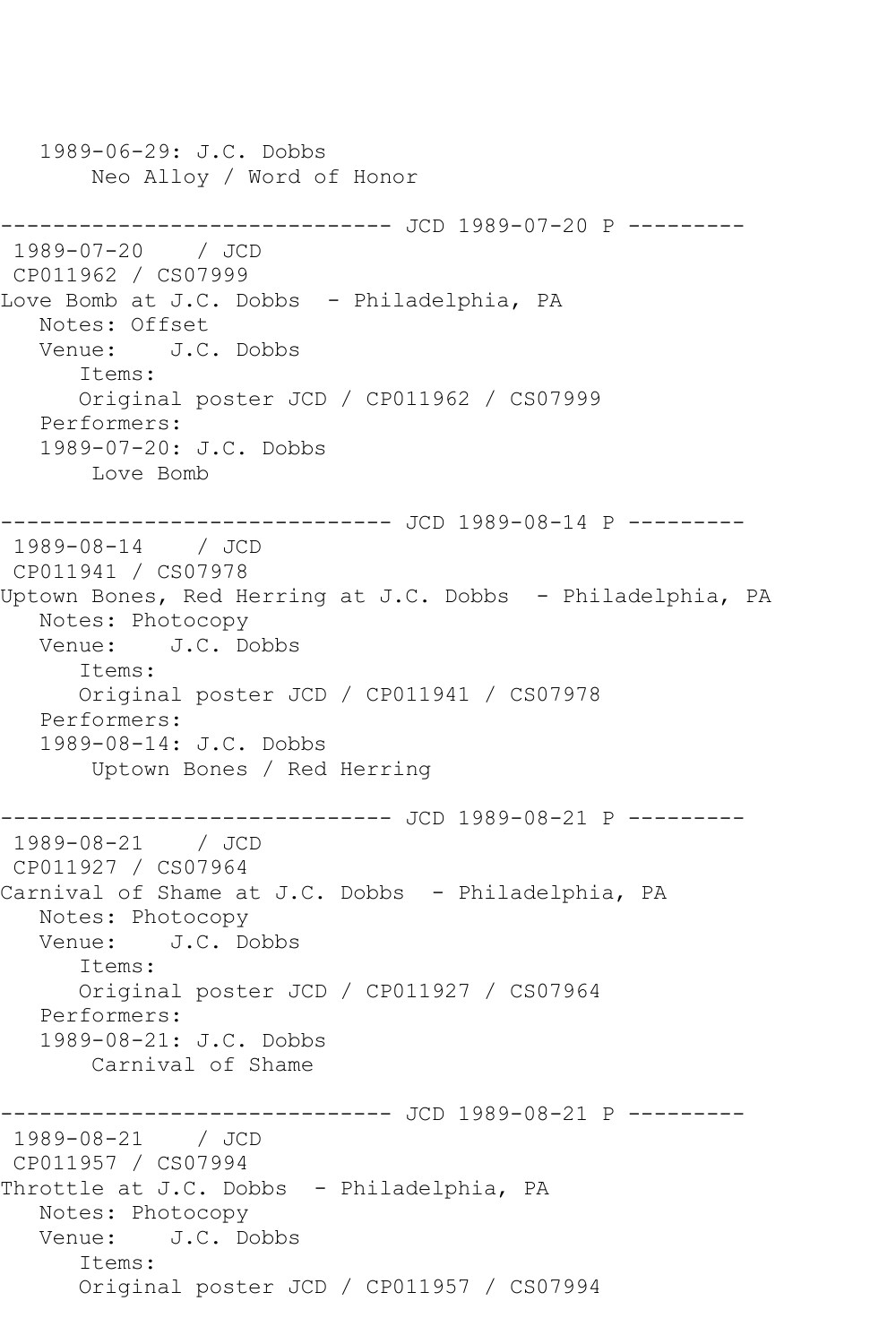Performers: 1989-08-21: J.C. Dobbs Throttle ------------------------------ JCD 1989-08-27 P --------- 1989-08-27 / JCD CP011983 / CS08020 Word of Honor, The Connells at J.C. Dobbs Notes: Offset Venue: J.C. Dobbs Items: Original poster JCD / CP011983 / CS08020 Performers: 1989-08-27: J.C. Dobbs Word of Honor / Connells ------------------------------ KYB 1989-09-04 P --------- 1989-09-04 / KYB CP012044 / CS08081 Ashtray, Go to Blazes at Khyber Pass - Philadelphia, PA Notes: Photocopy Venue: Khyber Pass Items: Original poster KYB / CP012044 / CS08081 Performers: 1989-09-04 1989-09-13: Khyber Pass J.C. Dobbs Ashtray / Go to Blazes / Bensons ------------------------------ JCD 1989-09-09 P --------- 1989-09-09 / JCD CP011936 / CS07973 Ashtray, The Benson's at J.C. Dobbs Notes: Offset Venue: J.C. Dobbs Items: Original poster JCD / CP011936 / CS07973 Performers: 1989-09-09 1989-09-13: J.C. Dobbs Nick's Cafe Ashtray / Bensons ------------------------------ JCD 1989-09-13 P --------- 1989-09-13 / JCD CP011952 / CS07989 Bensons, Ashtray at J.C. Dobbs - Philadelphia, PA Notes: Offset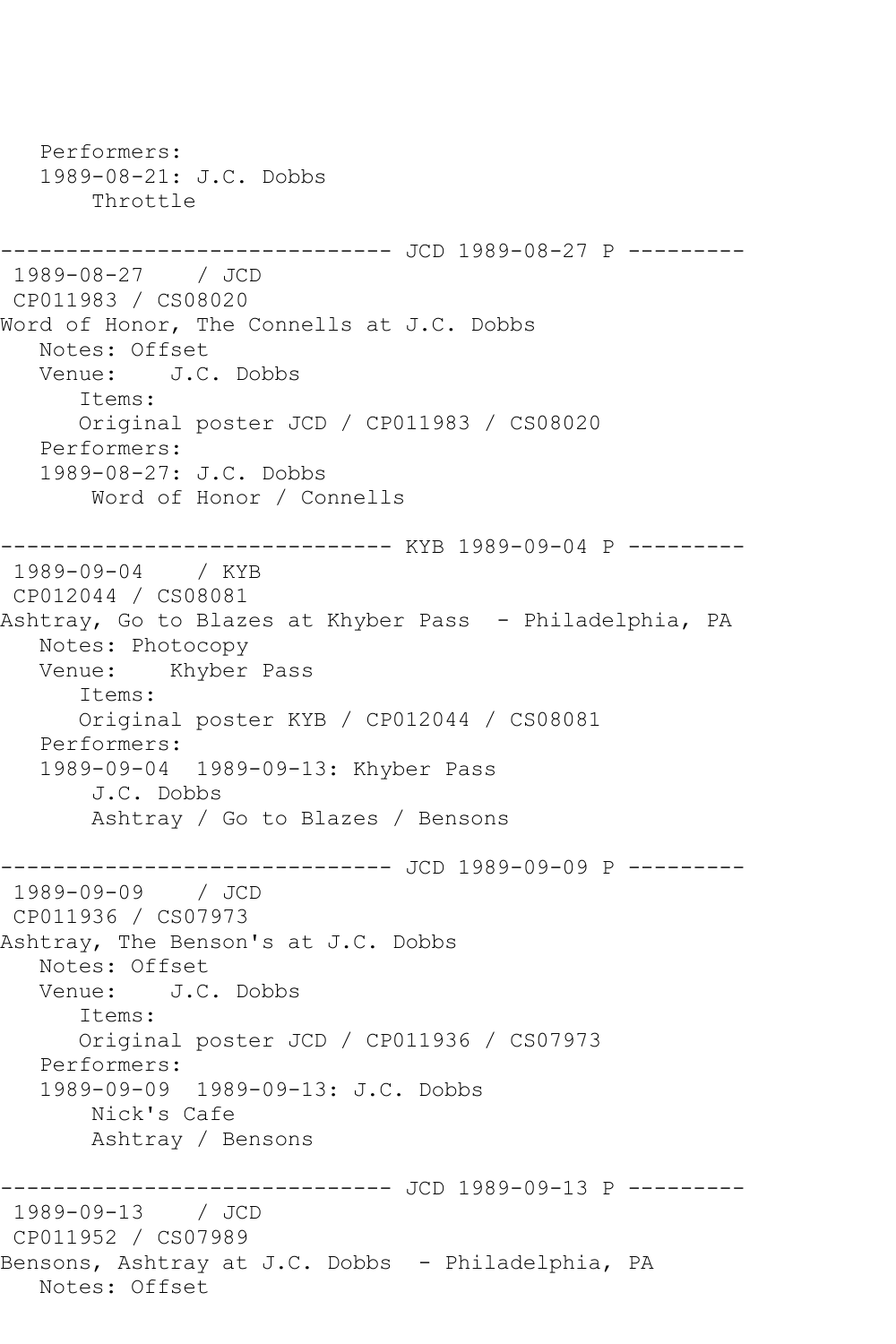Venue: J.C. Dobbs Items: Original poster JCD / CP011952 / CS07989 Performers: 1989-09-13: J.C. Dobbs Bensons / Ashtray / Napalm Sunday ------------------------------ JCD 1989-09-21 P --------- 1989-09-21 / JCD CP011988 / CS08025 Kenn Kweder, The Neighborhoods at J.C. Dobbs Notes: Photocopy Venue: J.C. Dobbs Items: Original poster JCD / CP011988 / CS08025 Performers: 1989-09-21 1989-09-28: J.C. Dobbs Kenn Kweder / Neighborhoods / Elvis Hities / Red Herring / Scruffy the Cat / Naked Twister / Died Pretty / Peter Case / Others / Die Kreuzen / Alloy ------------------- JCD 1989-10-05 P ---------1989-10-05 / JCD CP011985 / CS08022 Neo Alloy, Pie Kreuzen at J.C. Dobbs - Philadelphia, PA Notes: Photocopy<br>Venue: J.C. Do Venue: J.C. Dobbs Items: Original poster JCD / CP011985 / CS08022 Performers: 1989-10-05: J.C. Dobbs Neo Alloy / Pie Kreuzen ------------------------------ JCD 1989-10-09 P --------- 1989-10-09 / JCD CP011971 / CS08008 Throttle, Orifice at J.C. Dobbs - Philadelphia, PA Notes: Photocopy Venue: J.C. Dobbs Items: Original poster JCD / CP011971 / CS08008 Performers: 1989-10-09: J.C. Dobbs Throttle / Orifice / Carrion ------------------------------ JCD 1989-10-11 P --------- 1989-10-11 / JCD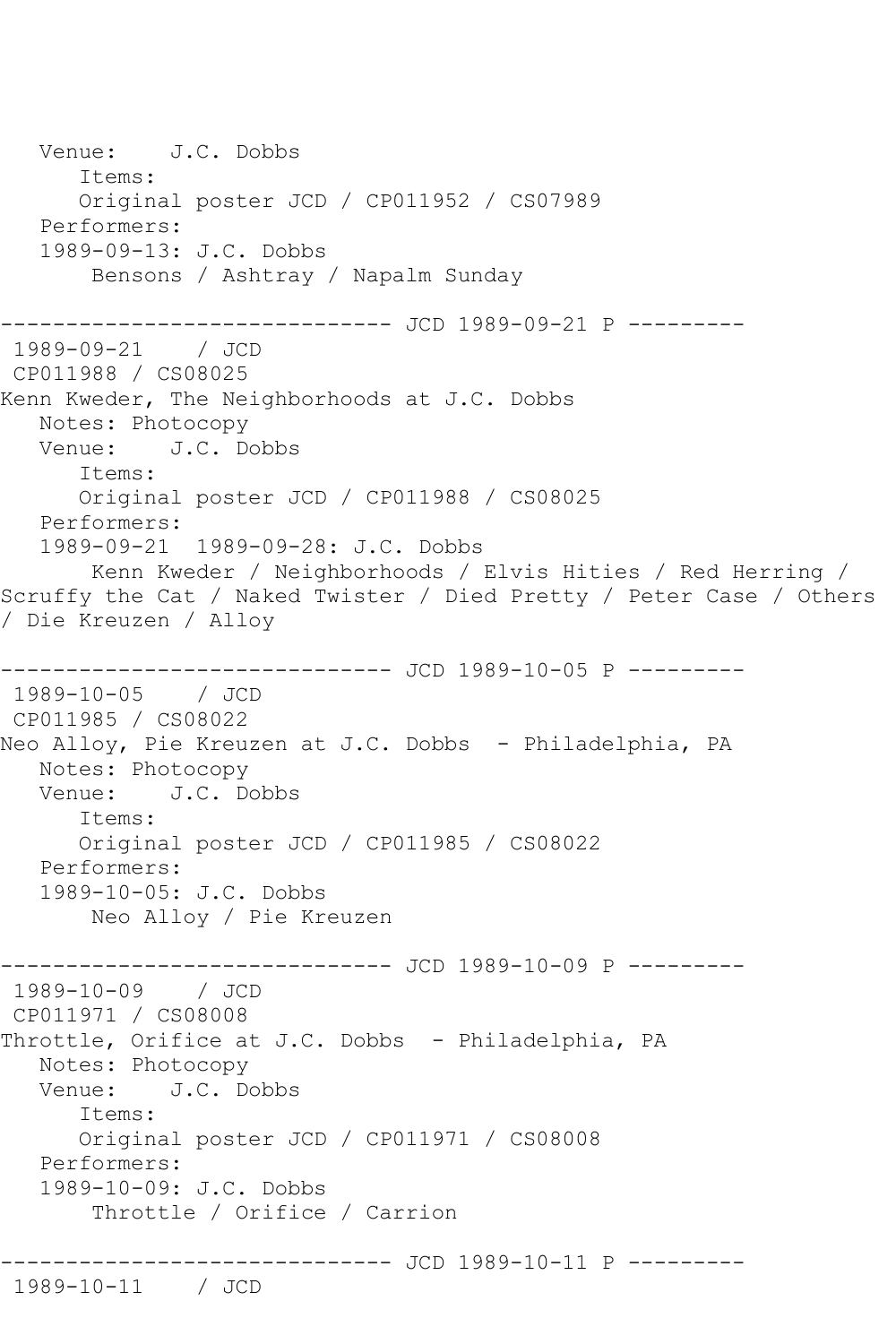CP011975 / CS08012 Tenth House at J.C. Dobbs - Philadelphia, PA Notes: Photocopy Venue: J.C. Dobbs Items: Original poster JCD / CP011975 / CS08012 Performers: 1989-10-11: J.C. Dobbs Tenth House ------------------------------ JCD 1989-10-11 P --------- 1989-10-11 / JCD CP011993 / CS08030 Chowderheads, Government Cheese at J.C. Dobbs - Philadelphia, PA Notes: Photocopy (hand colored) Venue: J.C. Dobbs Items: Original poster JCD / CP011993 / CS08030 Performers: 1989-10-11: J.C. Dobbs Chowderheads / Government Cheese / Tenth House ------------------------------ JCD 1989-11-01 P --------- 1989-11-01 / JCD CP022561 / CP022561 Mary's Danish, Blue Aeroplanes at J.C. Dobbs<br>Venue: J.C. Dobbs Venue: J.C. Dobbs Items: Original poster JCD / CP022561 / CP022561 (8-1/2 x 11) Performers: 1989-11-01: J.C. Dobbs Mary's Danish / Blue Aeroplanes 1989-11-02: J.C. Dobbs Mamou 1989-11-03: J.C. Dobbs Beat Clinic / Bensons / Minutes After 1989-11-04: J.C. Dobbs Richard Bush / Candles / Word of Honor 1989-11-05: J.C. Dobbs Jack Quigley / Lucinda Williams / Flight of Mavis 1989-11-06: J.C. Dobbs Jazz Butcher / Carnival of Souls 1989-11-07: J.C. Dobbs Last Minute Jam 1989-11-08: J.C. Dobbs Romeo's House Party / Strawberry Affair / PM & the New Breed 1989-11-09: J.C. Dobbs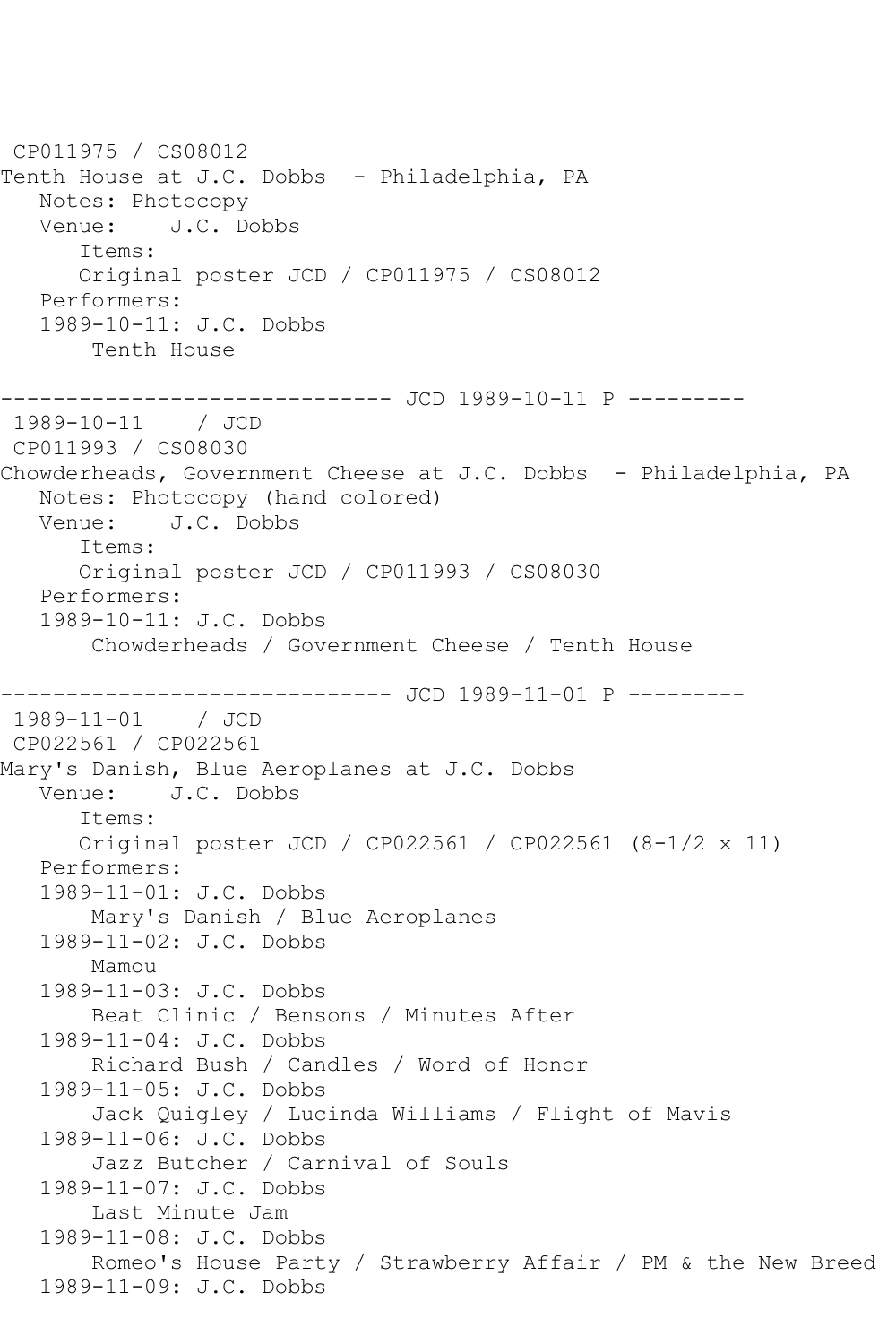Shawn Colvin / Jeffrey Gaines 1989-11-10: J.C. Dobbs Egypt / Public Service 1989-11-11: J.C. Dobbs Alisha / Jack Quigley / Frontier 1989-11-12: J.C. Dobbs Neverly Brothers / Naked Twister / Psyclone Rangers / Outcasts 1989-11-13: J.C. Dobbs Others / Big Boots 1989-11-14: J.C. Dobbs Last Minute Jam 1989-11-15: J.C. Dobbs About Face / Alisha Electric / Rome 1989-11-16: J.C. Dobbs Carmaig Deforest / Pink Slip Daddy 1989-11-17: J.C. Dobbs Pylon / Red Herring 1989-11-18: J.C. Dobbs Glass Eye / Wishniaks 1989-11-20: J.C. Dobbs Green / Killtoys / Zippers 1989-11-21: J.C. Dobbs Last Minute Jam 1989-11-22: J.C. Dobbs Kenn Kweder / Tenth House 1989-11-23: J.C. Dobbs Chasers 1989-11-24: J.C. Dobbs Evan Johns / Go to Blazes 1989-11-25: J.C. Dobbs Bob Cousins and Sherri M. / Jimmy Shoe and the Shine / Tihki Chas 1989-11-26: J.C. Dobbs Doctor Bombay / Mr. Metha 1989-11-27: J.C. Dobbs Red Herring 1989-11-28: J.C. Dobbs Last Minute Jam 1989-11-29: J.C. Dobbs Charming Arms / Network 23 & Reesa / Junk Monkeys 1989-11-30: J.C. Dobbs Uncle Green / Napalm Sunday / MI6 ------- MAGP 1989-11-04 P ---------1989-11-04 / MAGP CP010844 / CS06881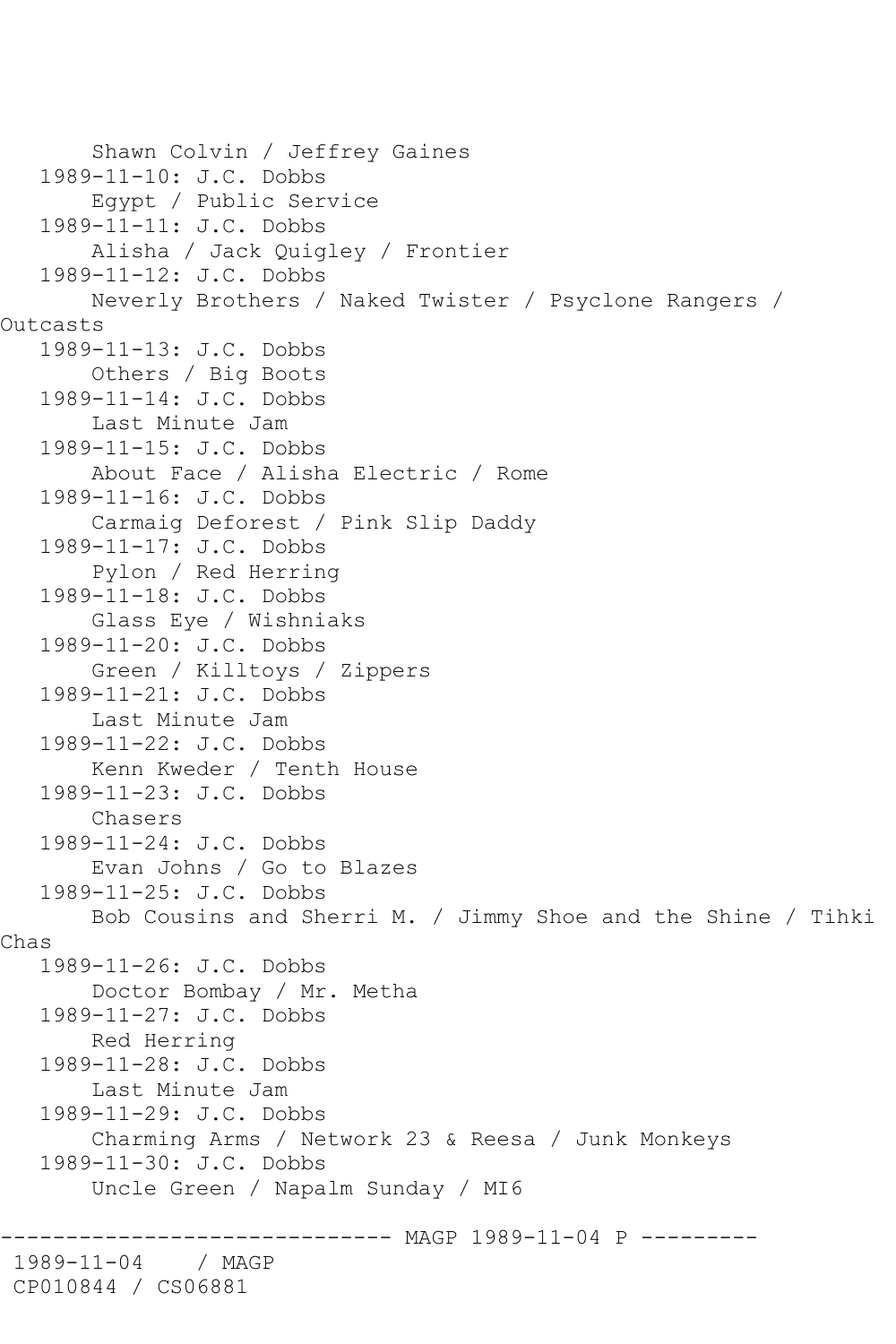Allison Blue, Bag at Maggies, Spring Garden College, 23 East Cabaret - Philadelphia, PA Notes: Photocopy Venue: Maggie's Items: Original poster MAGP / CP010844 / CS06881 Performers: 1989-11-04 1989-12-04: Maggie's J.C. Dobbs Allison Blue / Bag / Outriders --------------------- JCD 1989-11-17 P ---------1989-11-17 / JCD CP022599 / CP022599 Pylon at J.C. Dobbs Venue: J.C. Dobbs Items: Original poster JCD / CP022599 / CP022599 (8-1/2 x 11) Performers: 1989-11-17: J.C. Dobbs Pylon ------------------------------ JCD 1989-12-06 P --------- 1989-12-06 / JCD CP011976 / CS08013 Ashtray, True Detectives at J.C. Dobbs - Philadelphia, PA Notes: Photocopy Venue: J.C. Dobbs Items: Original poster JCD / CP011976 / CS08013 Performers: 1989-12-06: J.C. Dobbs Ashtray / True Detectives / Baltek ---------- JCD 1989-12-07 P ---------1989-12-07 / JCD CP011967 / CS08004 Grey Network at J.C. Dobbs - Philadelphia, PA Notes: Photocopy<br>Venue: J.C. Do J.C. Dobbs Items: Original poster JCD / CP011967 / CS08004 Performers: 1989-12-07: J.C. Dobbs Grey Network ------------------------------ JCD 1989-12-08 P ---------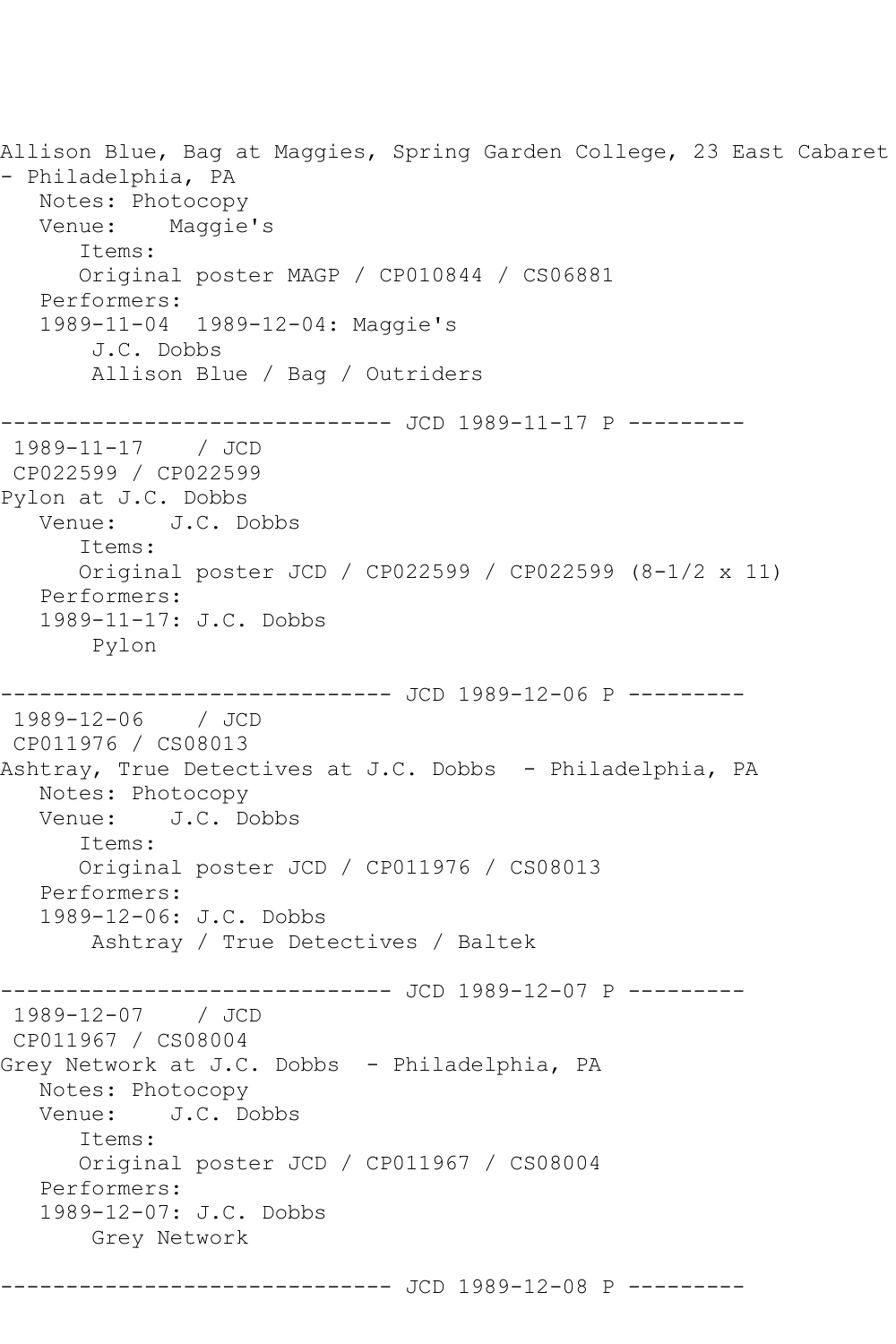1989-12-08 / JCD CP011954 / CS07991 Nova Express at J.C. Dobbs - Philadelphia, PA Notes: Photocopy<br>Venue: J.C. Do J.C. Dobbs Items: Original poster JCD / CP011954 / CS07991 Performers: 1989-12-08: J.C. Dobbs Nova Express ------------------------------ JCD 1989-12-10 P --------- 1989-12-10 / JCD CP011995 / CS08032 Chowderheads, Wind Breakers at J.C. Dobbs - Philadelphia, PA Notes: Offset Venue: J.C. Dobbs Items: Original poster JCD / CP011995 / CS08032 Performers: 1989-12-10: J.C. Dobbs Chowderheads / Wind Breakers ------------------------------ JCD 1989-12-11 P --------- 1989-12-11 / JCD CP011979 / CS08016 Serial Killers, Throttle at J.C. Dobbs - Philadelphia, PA Notes: Photocopy Venue: J.C. Dobbs Items: Original poster JCD / CP011979 / CS08016 Performers: 1989-12-11: J.C. Dobbs Serial Killers / Throttle ------------------------------ JCD 1989-12-13 P --------- 1989-12-13 / JCD CP012074 / CS08111 Grey Network at J.C. Dobbs - Philadelphia, PA Notes: Photocopy Venue: J.C. Dobbs Items: Original poster JCD / CP012074 / CS08111 Performers: 1989-12-13 1990-01-o4: J.C. Dobbs Khyber Pass Nick's Cafe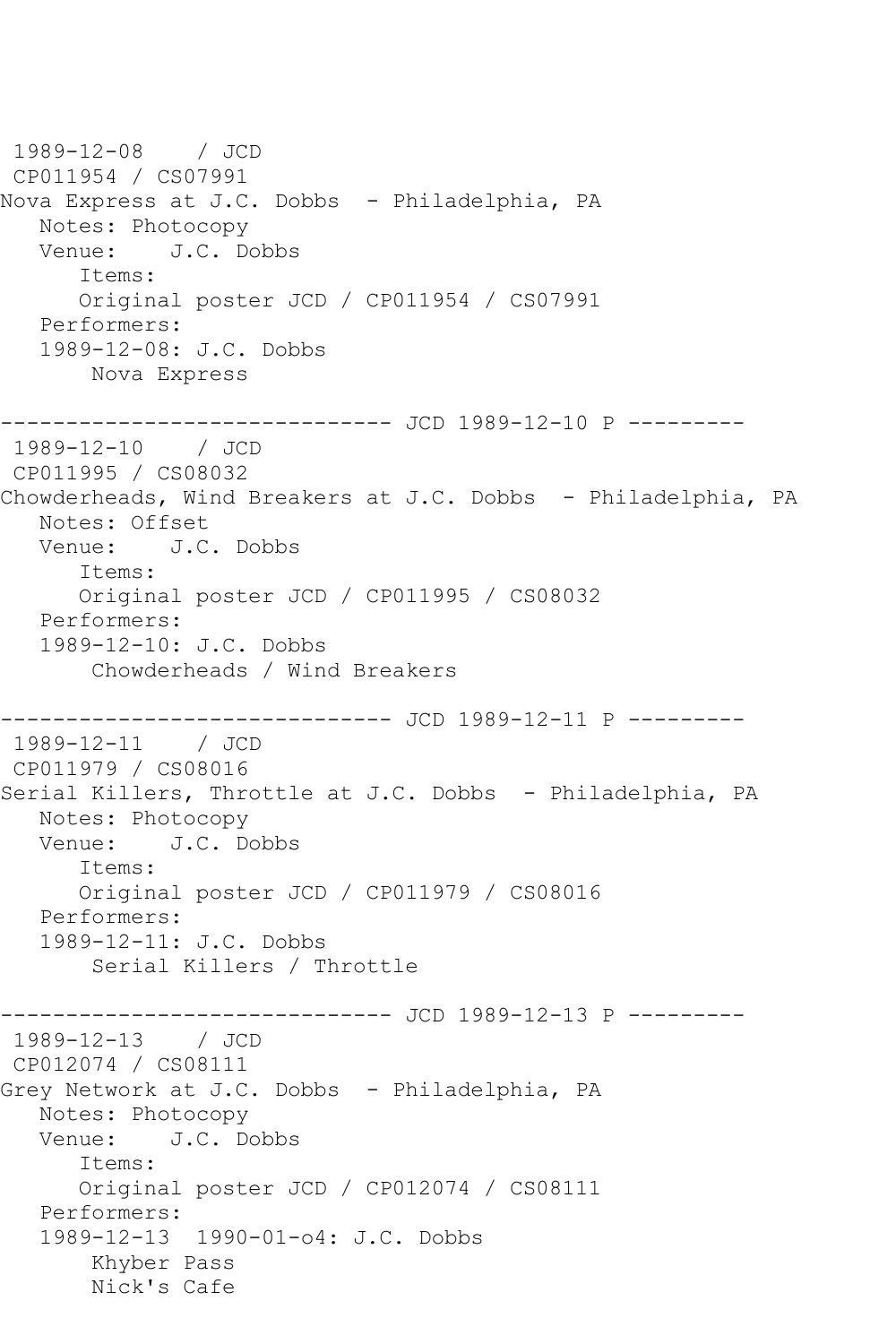Grey Network

```
------------- JCD 1989-12-20 P ---------
1989-12-20 / JCD 
CP011948 / CS07985
Chemical Cat at J.C. Dobbs - Philadelphia, PA
   Notes: Photocopy
   Venue: J.C. Dobbs
      Items:
      Original poster JCD / CP011948 / CS07985
   Performers:
   1989-12-20: J.C. Dobbs
       Chemical Cat
------------------------------ JCD 1989-12-28 P ---------
1989-12-28 / JCD 
CP011053 / CS07090
Carnival of Shame at J.C. Dobbs - Philadelphia, PA
   Notes: Photocopy
   Venue: J.C. Dobbs
      Items:
      Original poster JCD / CP011053 / CS07090
   Performers:
   1989-12-28 1990-01-09: J.C. Dobbs
       Barbary
       Chestnut Cabaret
       Carnival of Shame
------------------------------ JCD 1990-01-07 P ---------
1990-01-07 / JCD 
CP011970 / CS08007
Mondo Topless, Alien World at J.C. Dobbs - Philadelphia, PA
   Notes: Photocopy
   Venue: J.C. Dobbs
      Items:
      Original poster JCD / CP011970 / CS08007
   Performers:
   1990-01-07: J.C. Dobbs
       Mondo Topless / Alien World / Shambles / Please
                   ----------- JCD 1990-01-14 P ---------
1990-01-14 / JCD 
CP011986 / CS08023
Ashtray, Why Not at J.C. Dobbs - Philadelphia, PA
   Notes: Photocopy
   Venue: J.C. Dobbs
      Items:
```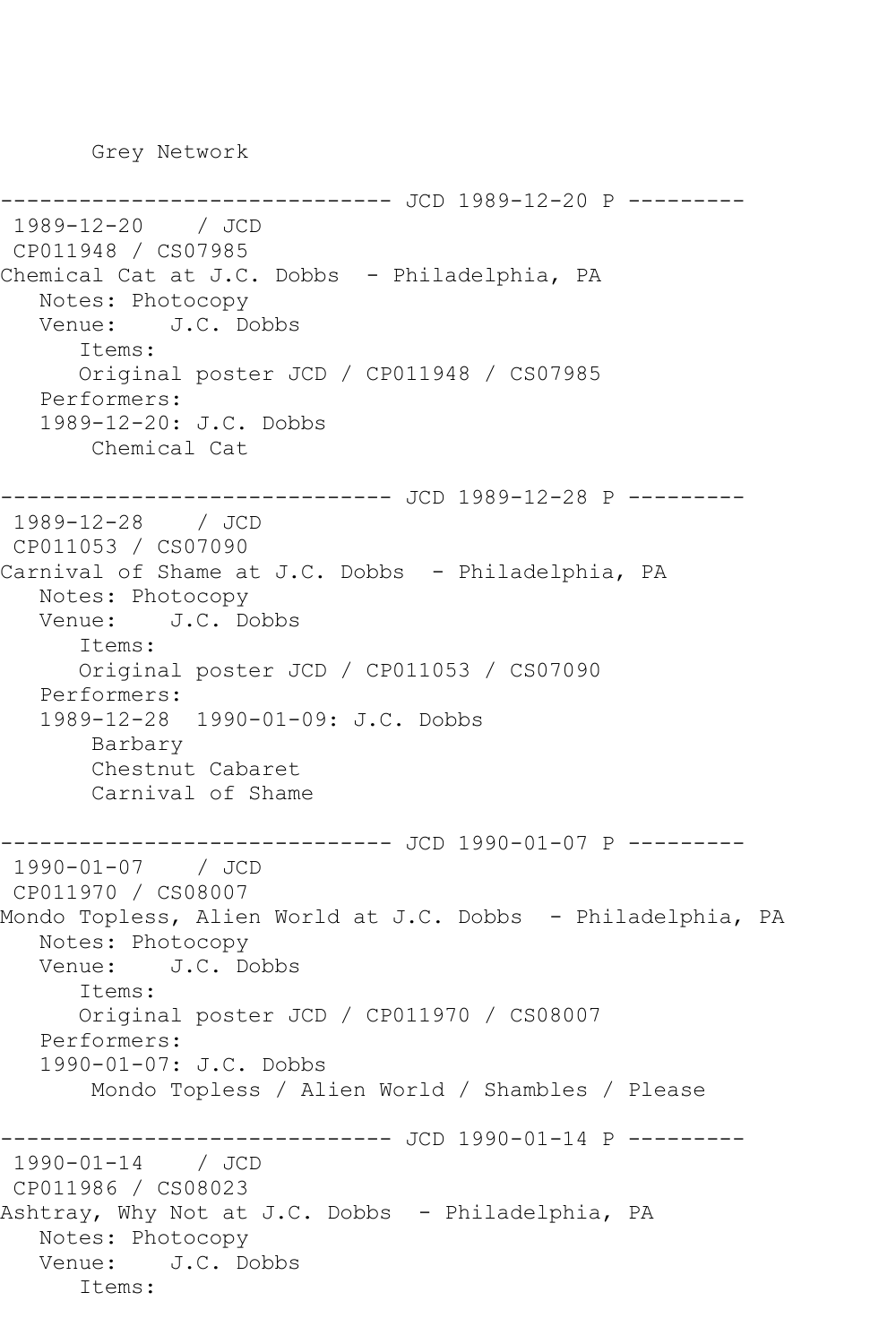Original poster JCD / CP011986 / CS08023 Performers: 1990-01-14: J.C. Dobbs Ashtray / Why Not ------------------------------ JCD 1990-01-17 P --------- 1990-01-17 / JCD CP011965 / CS08002 New Tenants at J.C. Dobbs - Philadelphia, PA Notes: Offset Venue: J.C. Dobbs Items: Original poster JCD / CP011965 / CS08002 Performers: 1990-01-17: J.C. Dobbs New Tenants ------------------------------ JCD 1990-01-21 P --------- 1990-01-21 / JCD CP011974 / CS08011 Cynics, Doctor Bombay at J.C. Dobbs - Philadelphia, PA Notes: Offset Venue: J.C. Dobbs Items: Original poster JCD / CP011974 / CS08011 Performers: 1990-01-21: J.C. Dobbs Cynics / Doctor Bombay ----------------------------- JCD 1990-01-22 P ---------1990-01-22 / JCD CP011056 / CS07093 Apache Dancing in Limbo, Sweet Alice at J.C. Dobbs - Philadelphia, PA Notes: Photocopy Venue: J.C. Dobbs Items: Original poster JCD / CP011056 / CS07093 Performers: 1990-01-22 1990-01-23: J.C. Dobbs Barbary Apache Dancing in Limbo / Sweet Alice / David E. Williams ------------------------------ JCD 1990-01-29 P --------- 1990-01-29 / JCD CP011991 / CS08028 Sex Asylum at J.C. Dobbs - Philadelphia, PA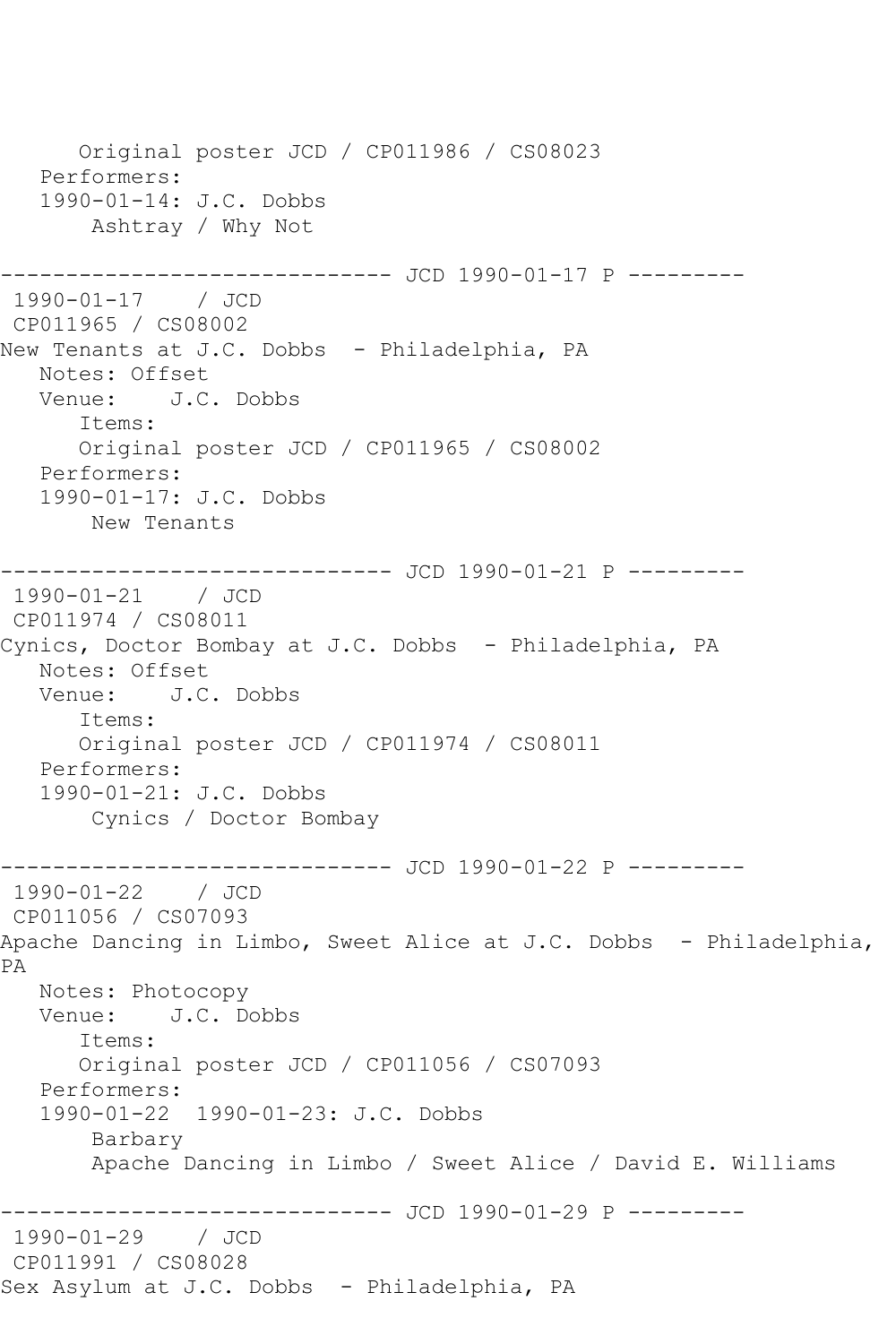Notes: Photocopy Venue: J.C. Dobbs Items: Original poster JCD / CP011991 / CS08028 Performers: 1990-01-29: J.C. Dobbs Sex Asylum ------------------------------ JCD 1990-02-01 P --------- 1990-02-01 / JCD CP022549 / CP022549 Magnolias, Pink Slip Daddy at J.C. Dobbs Venue: J.C. Dobbs Items: Original poster JCD / CP022549 / CP022549 (8-1/2 x 11) Performers: 1990-02-01: J.C. Dobbs Magnolias / Pink Slip Daddy 1990-02-02: J.C. Dobbs Lazy Lester / Loaded Dice / Excellos 1990-02-03: J.C. Dobbs Young and Shaved / Kenn Kweder / Powderhorn Jones 1990-02-04: J.C. Dobbs Blues in the Night / Elvis Hitler / Manayunk Homeboys 1990-02-05: J.C. Dobbs Immaculate Hearts / Pure Hell / Sandoz Lime 1990-02-06: J.C. Dobbs Last Minute Jam 1990-02-07: J.C. Dobbs Marty Wilson Piper / Patti Shea 1990-02-08: J.C. Dobbs Food for Feet / Nova Express 1990-02-09: J.C. Dobbs Dynagroove / Rockmatic G.B. 1990-02-10: J.C. Dobbs Ben Vaughan / Chowderheads 1990-02-11: J.C. Dobbs Kenn Kweder / I Love You / Titanic Love Affair 1990-02-12: J.C. Dobbs Pigpen / Carrion / Agony Column 1990-02-13: J.C. Dobbs Last Minute Jam 1990-02-14: J.C. Dobbs Tornado 5 / Red Herring / Naked Twister / Electric Love Muffin / Flight of Mavis / Napalm Sunday 1990-02-15: J.C. Dobbs Wishniaks / Sex Clark Five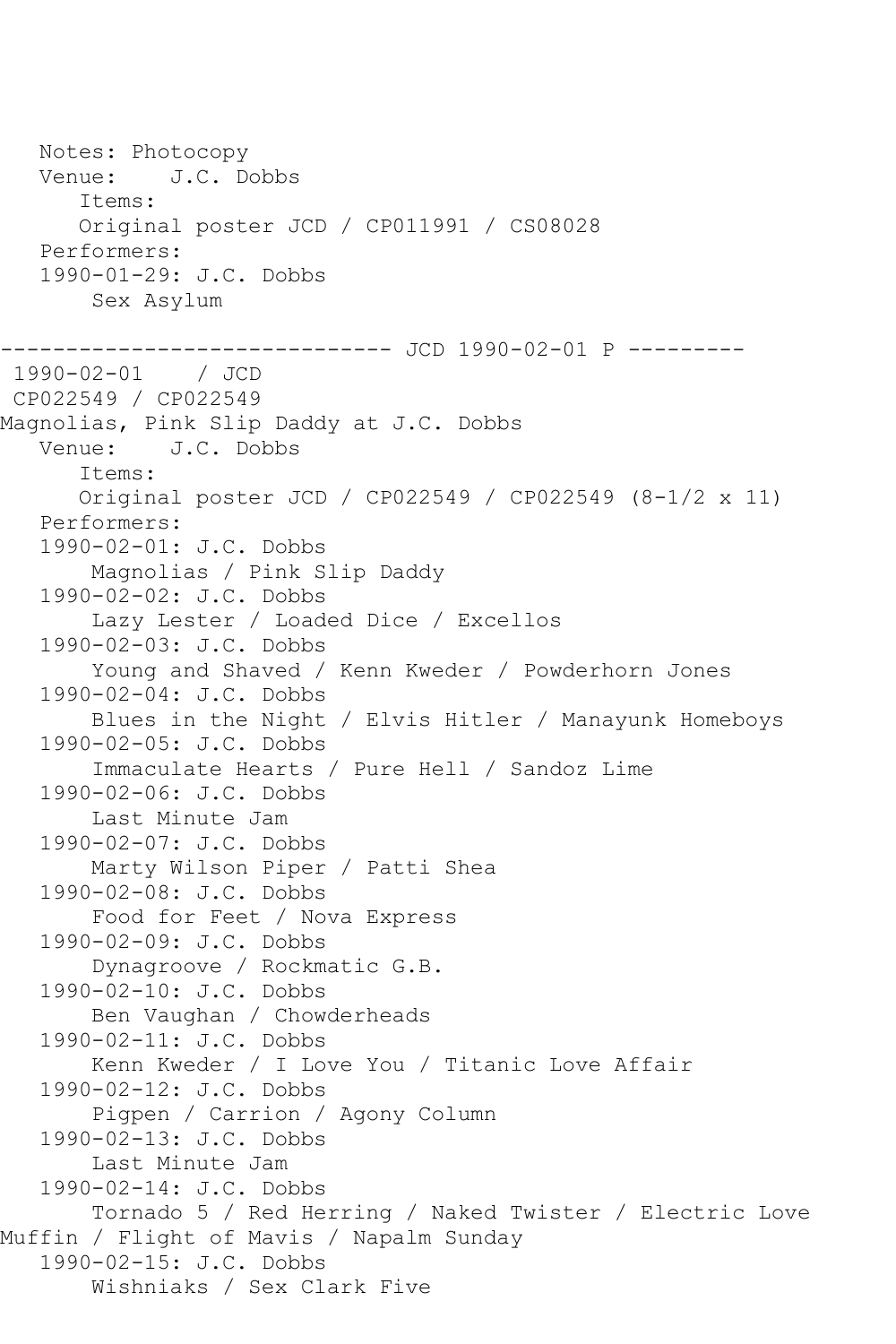1990-02-16: J.C. Dobbs Egypt / Fabulous Fondas 1990-02-17: J.C. Dobbs Bob Cousins and Sherri M. / Bluesman Willie / No Alibi Blues Band 1990-02-18: J.C. Dobbs Wild Bohemians / Lawrence Beall and the Sultans / Others / Blood Oranges 1990-02-19: J.C. Dobbs Toll / Gladhouse 1990-02-20: J.C. Dobbs Last Minute Jam 1990-02-21: J.C. Dobbs Sir Dot / MI6 / Killtoys 1990-02-22: J.C. Dobbs Bop Harvey / Raucous Brothers 1990-02-23: J.C. Dobbs Chasers / Jim Sharp Band 1990-02-24: J.C. Dobbs Life After Elvis / Jeffrey Gaines 1990-02-25: J.C. Dobbs Alisha / Dogzilla / Love Chunks 1990-02-26: J.C. Dobbs Grisly Fiction / Holy Cows / Mikey Wild and the Mess 1990-02-27: J.C. Dobbs Last Minute Jam 1990-02-28: J.C. Dobbs Outcasts / Jr. League of America / Resistors 1990-03-03: J.C. Dobbs Chris Stamey / Gene Holde / Janet Wygal 1990-03-10: J.C. Dobbs Dash Rip Rock / Evan Johns ------------------------------ JCD 1990-02-08 P --------- 1990-02-08 / JCD CP011966 / CS08003 Nova Express, 2000 Light Years from Home at J.C. Dobbs - Philadelphia, PA Notes: Photocopy<br>Venue: J.C. Do J.C. Dobbs Items: Original poster JCD / CP011966 / CS08003 Performers: 1990-02-08: J.C. Dobbs Nova Express / 2000 Light Years from Home ---------- JCD 1990-05-01 P ---------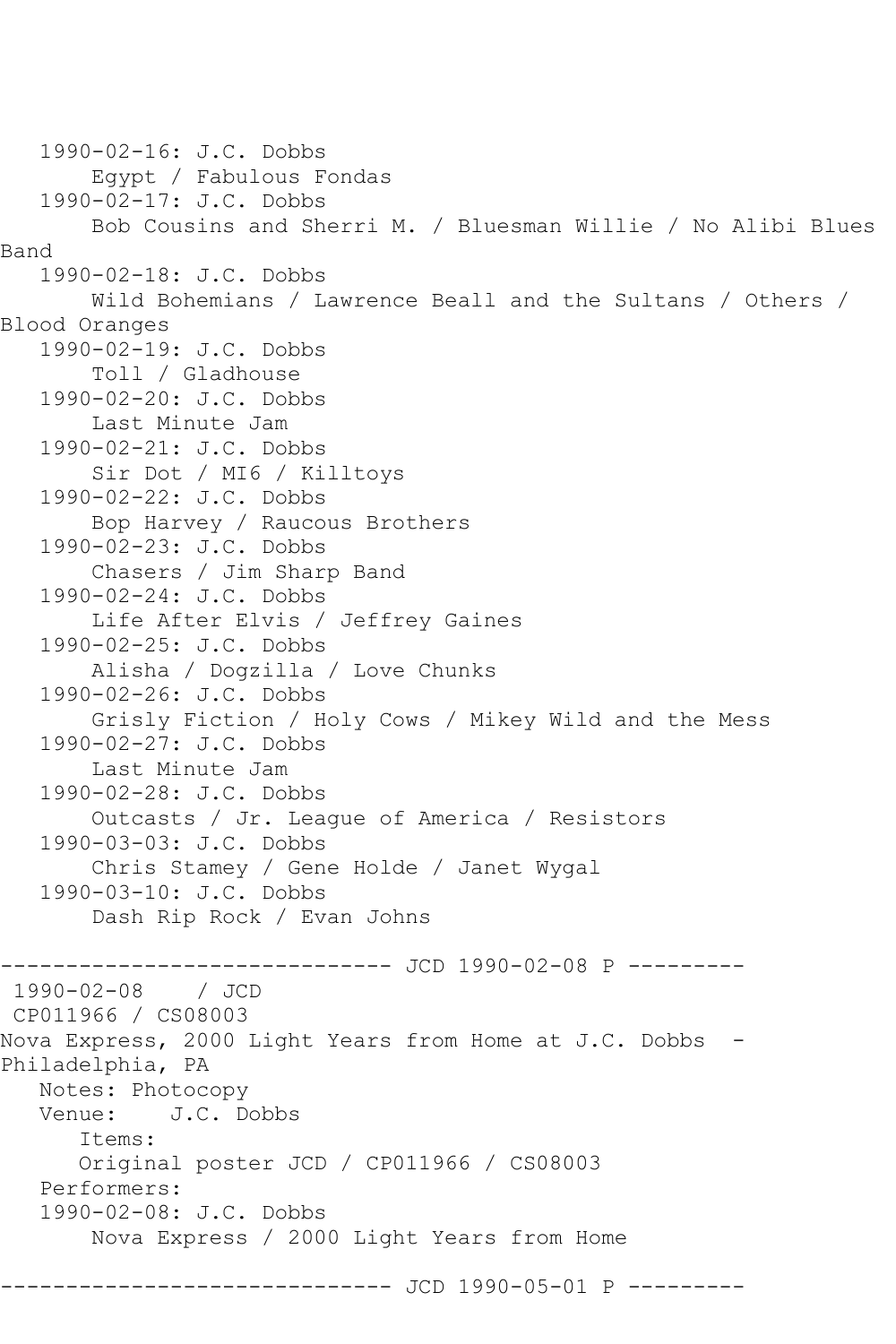```
1990-05-01 / JCD 
CP011953 / CS07990
Scooter Butler, Confusion Visits at J.C. Dobbs - Philadelphia, PA
  Notes: Photocopy<br>Venue: J.C. D
           J.C. Dobbs
       Items:
      Original poster JCD / CP011953 / CS07990
   Performers:
   1990-05-01 1990-05-31: J.C. Dobbs
        Scooter Butler / Confusion Visits / Storyteller / Baby 
Flamehead / Trace / Killtoys / Rocket 88 / Allstars / Lawrence Beall 
and the Sultans / Patti Shea / Lava Love / Missionaries / Joneses / 
Bad Modines / Last Minute Jam
------------------------------ JCD 1990-05-20 P ---------
1990-05-20 / JCD 
CP011958 / CS07995
Carcass Under Glass at J.C. Dobbs - Philadelphia, PA
   Notes: Offset
   Venue: J.C. Dobbs
       Items:
       Original poster JCD / CP011958 / CS07995
   Performers:
   1990-05-20: J.C. Dobbs
        Carcass Under Glass
------------------------------ DOC 1990-06-05 P ---------
1990-06-05 / DOC 
CP011024 / CS07061
Scorched Earth Affair, Eek-A-Mouse at Doc Watson's - Philadelphia, 
PA
   Notes: Offset
   Venue: Doc Watson's
       Items:
       Original poster DOC / CP011024 / CS07061
   Performers:
   1990-06-05 1990-06-30: Doc Watson's
        Chestnut Cabaret
       Barbary
        J.C. Dobbs
        Scorched Earth Affair / Eek-A-Mouse
             ----------------- JCD 1990-06-16 P ---------
1990-06-16 / JCD 
CP011960 / CS07997
Napalm Sunday, Naked Twister at J.C. Dobbs - Philadelphia, PA
   Notes: Offset
```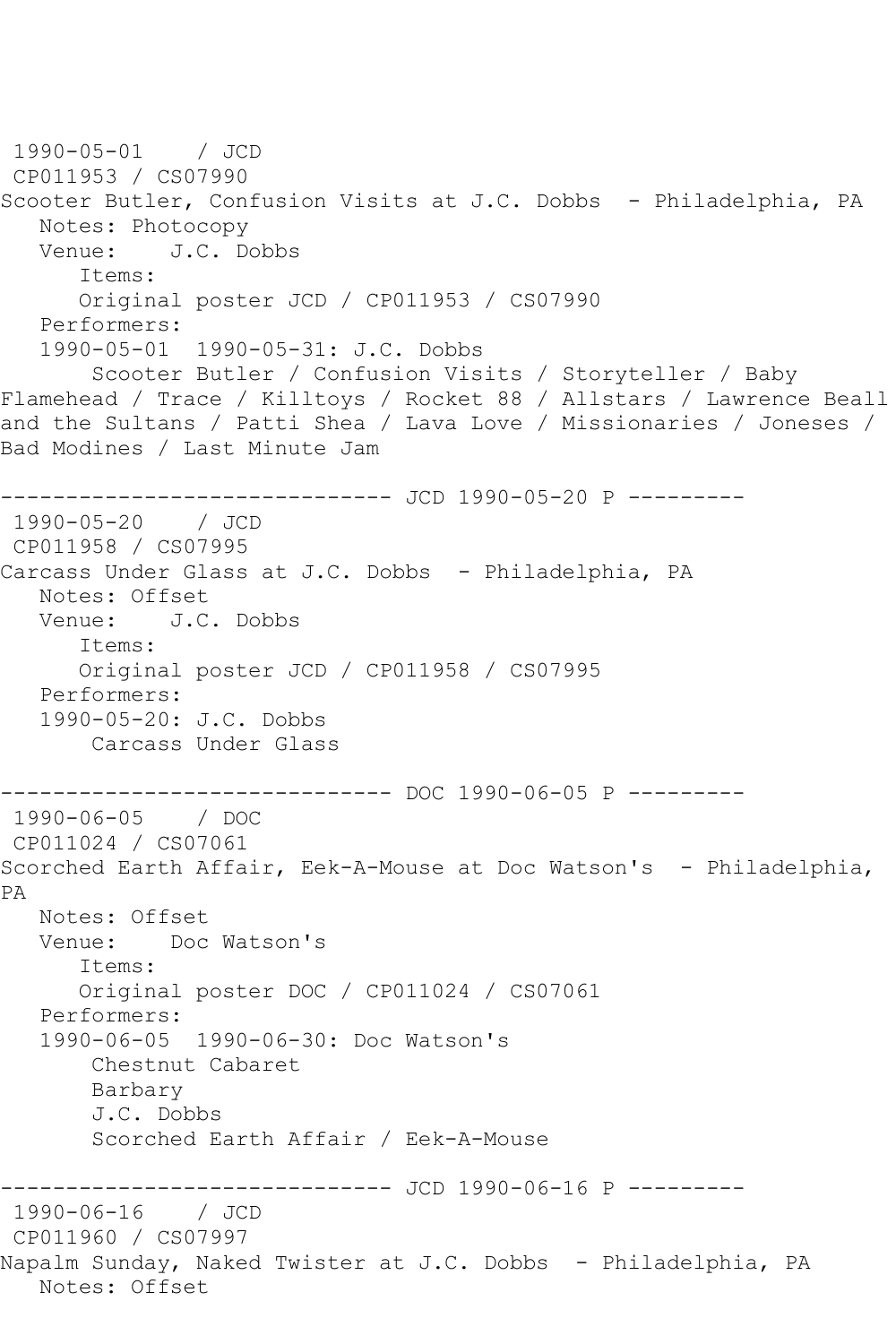Venue: J.C. Dobbs Items: Original poster JCD / CP011960 / CS07997 Performers: 1990-06-16: J.C. Dobbs Napalm Sunday / Naked Twister / Choke ------------------------------ JCD 1991-10-25 P --------- 1991-10-25 / JCD CP011944 / CS07981 The Blue Hearts, The Newbyles at J.C. Dobbs Notes: Offset<br>Venue: J.C. Venue: J.C. Dobbs Items: Original poster JCD / CP011944 / CS07981 Performers: 1991-10-25: J.C. Dobbs Blue Hearts / Newbyles ----------------------------- JCD 1992-08-03 P ---------1992-08-03 / JCD CP011922 / CS07959 Tom + Jim at J.C. Dobbs Notes: Photocopy (hand colored) Venue: J.C. Dobbs Items: Original poster JCD / CP011922 / CS07959 Performers: 1992-08-03: J.C. Dobbs Tom & Jim ------------------------------ JCD 1993-05-22 P --------- 1993-05-22 / JCD CP011943 / CS07980 G-Spot Run, Flag of Democracy at J.C. Dobbs - Philadelphia, PA Notes: Offset Venue: J.C. Dobbs Items: Original poster JCD / CP011943 / CS07980 Performers: 1993-05-22: J.C. Dobbs G-Spot Run / Flag of Democracy / Poppy / Mr. Yuk / Strychnine / Rot Traps / Flatus / Geneviese / 2.5 Children / Six ------------------------------ JCD 1993-06-03 P --------- 1993-06-03 / JCD CP011942 / CS07979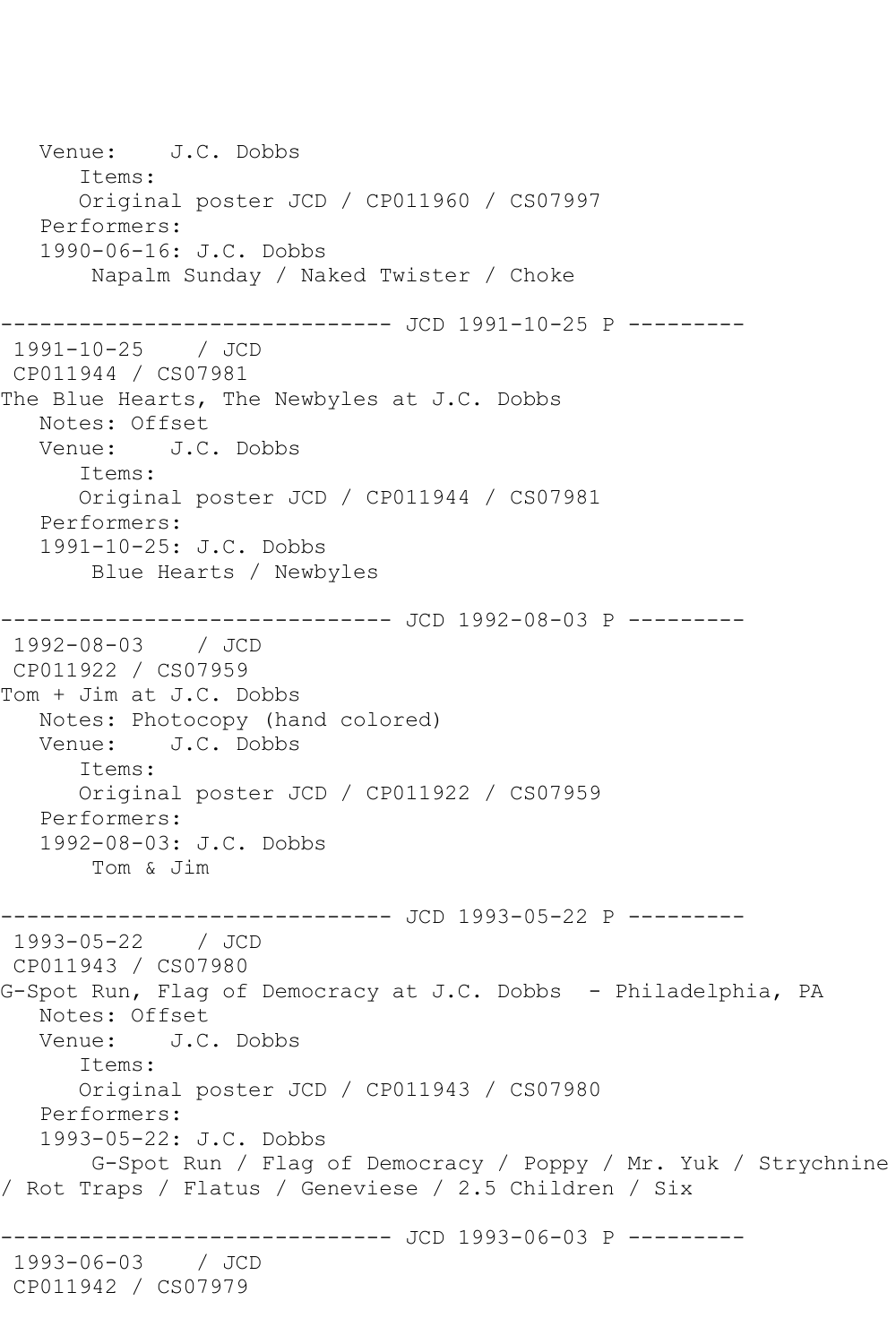Jaw Breaker, Fracture at J.C. Dobbs - Philadelphia, PA Notes: Offset Venue: J.C. Dobbs Items: Original poster JCD / CP011942 / CS07979 Performers: 1993-06-03: J.C. Dobbs Jaw Breaker / Fracture / Sleeper ------------------------------ JCD 1993-06-06 P --------- 1993-06-06 / JCD CP011989 / CS08026 Dead Susan at J.C. Dobbs - Philadelphia, PA Notes: Offset Venue: J.C. Dobbs Items: Original poster JCD / CP011989 / CS08026 Performers: 1993-06-06: J.C. Dobbs Dead Susan ------------ JCD 1993-07-23 P ---------1993-07-23 / JCD CP011969 / CS08006 Conrads at J.C. Dobbs - Philadelphia, PA Notes: Offset Venue: J.C. Dobbs Items: Original poster JCD / CP011969 / CS08006 Performers: 1993-07-23: J.C. Dobbs Conrads ------------------------------ JCD 1993-08-01 P --------- 1993-08-01 / JCD CP011981 / CS08018 Mondo Topless, The Lyres at J.C. Dobbs Notes: Offset Venue: J.C. Dobbs Items: Original poster JCD / CP011981 / CS08018 Performers: 1993-08-01: J.C. Dobbs Mondo Topless / Lyres / Electric Nubians ------------------------------ JCD 1993-09-16 P --------- 1993-09-16 / JCD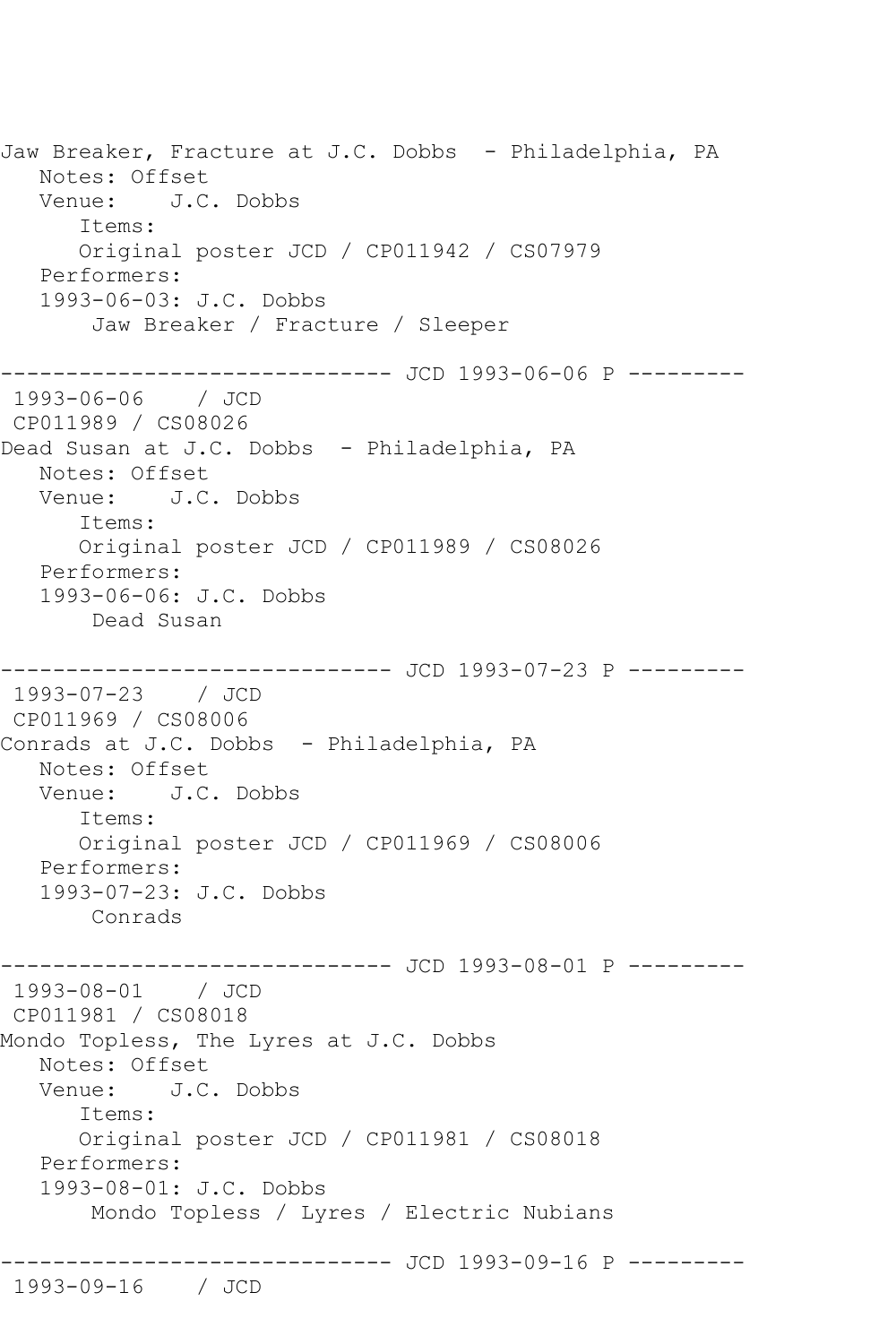CP011929 / CS07966 Tin Men at J.C. Dobbs - Philadelphia, PA Notes: Photocopy Venue: J.C. Dobbs Items: Original poster JCD / CP011929 / CS07966 Performers: 1993-09-16: J.C. Dobbs Tin Men ----------------------------- JCD 2003-02-07 P ---------2003-02-07 / JCD CP047266 / CP047266 Dead City Psychos at J.C. Dobbs - Philadelphia, PA Artist: East Coast Ghost Venue: J.C. Dobbs Items: Original poster JCD / CP047266 / CP047266 Performers: 2003-02-07: J.C. Dobbs Dead City Psychos ------------------------------ JCD zzzz-02-23 P -------- zzzz-02-23 / JCD CP011964 / CS08001 Sky Grits, Dump Truck at J.C. Dobbs - Philadelphia, PA Notes: Photocopy Venue: J.C. Dobbs Items: Original poster JCD / CP011964 / CS08001 Performers: zzzz-02-23: J.C. Dobbs Sky Grits / Dump Truck ----------- JCD zzzz-02-28 P --------zzzz-02-28 / JCD CP011924 / CS07961 New Rotics at J.C. Dobbs - Philadelphia, PA Notes: Photocopy (hand colored) Venue: J.C. Dobbs Items: Original poster JCD / CP011924 / CS07961 Performers: zzzz-02-28 zzzz-03-01: J.C. Dobbs New Rotics ------------------------------ JCD zzzz-03-11 P ---------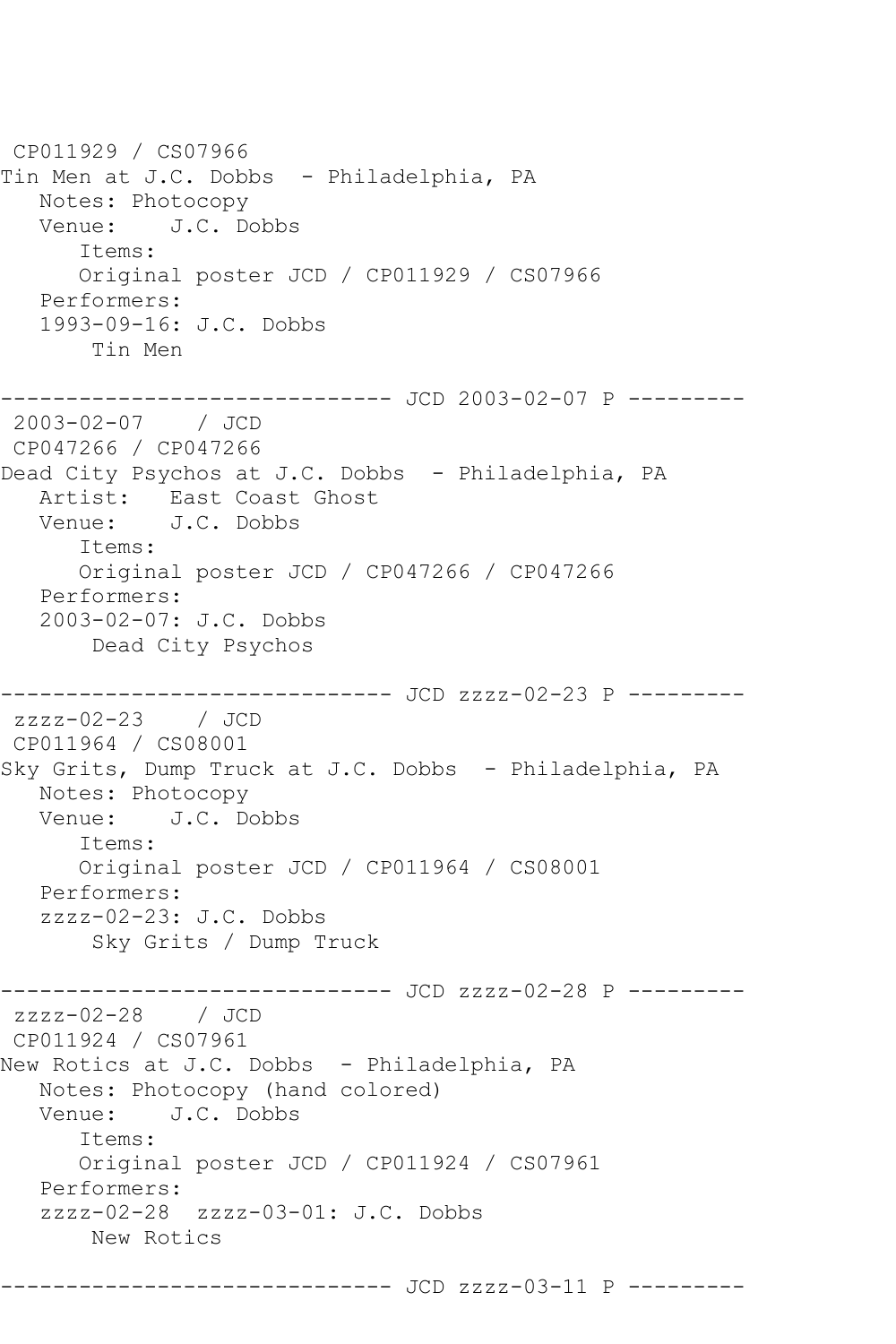```
zzzz-03-11 / JCD 
CP011998 / CS08035
Big Boots at J.C. Dobbs - Philadelphia, PA
  Notes: Photocopy<br>Venue: J.C. Do
          J.C. Dobbs
       Items:
      Original poster JCD / CP011998 / CS08035
   Performers:
   zzzz-03-11: J.C. Dobbs
       Big Boots
------------------------------ JCD zzzz-03-18 P ---------
zzzz-03-18 / JCD 
CP011928 / CS07965
Charles Normal at J.C. Dobbs - Philadelphia, PA
   Notes: Photocopy ( hand colored)
   Venue: J.C. Dobbs
       Items:
       Original poster JCD / CP011928 / CS07965
   Performers:
   zzzz-03-18: J.C. Dobbs
       Charles Normal
------------------------------ JCD zzzz-04-06 P ---------
zzzz-04-06 / JCD 
CP011997 / CS08034
Missing Parade at J.C. Dobbs - Philadelphia, PA
   Notes: Offset
   Venue: J.C. Dobbs
       Items:
      Original poster JCD / CP011997 / CS08034
   Performers:
   zzzz-04-06: J.C. Dobbs
       Missing Parade
------------------------------ JCD zzzz-05-02 P ---------
zzzz-05-02 / JCD 
CP011951 / CS07988
Confusion Visits at J.C. Dobbs - Philadelphia, PA
   Notes: Photocopy
   Venue: J.C. Dobbs
       Items:
       Original poster JCD / CP011951 / CS07988
   Performers:
   zzzz-05-02: J.C. Dobbs
       Confusion Visits
```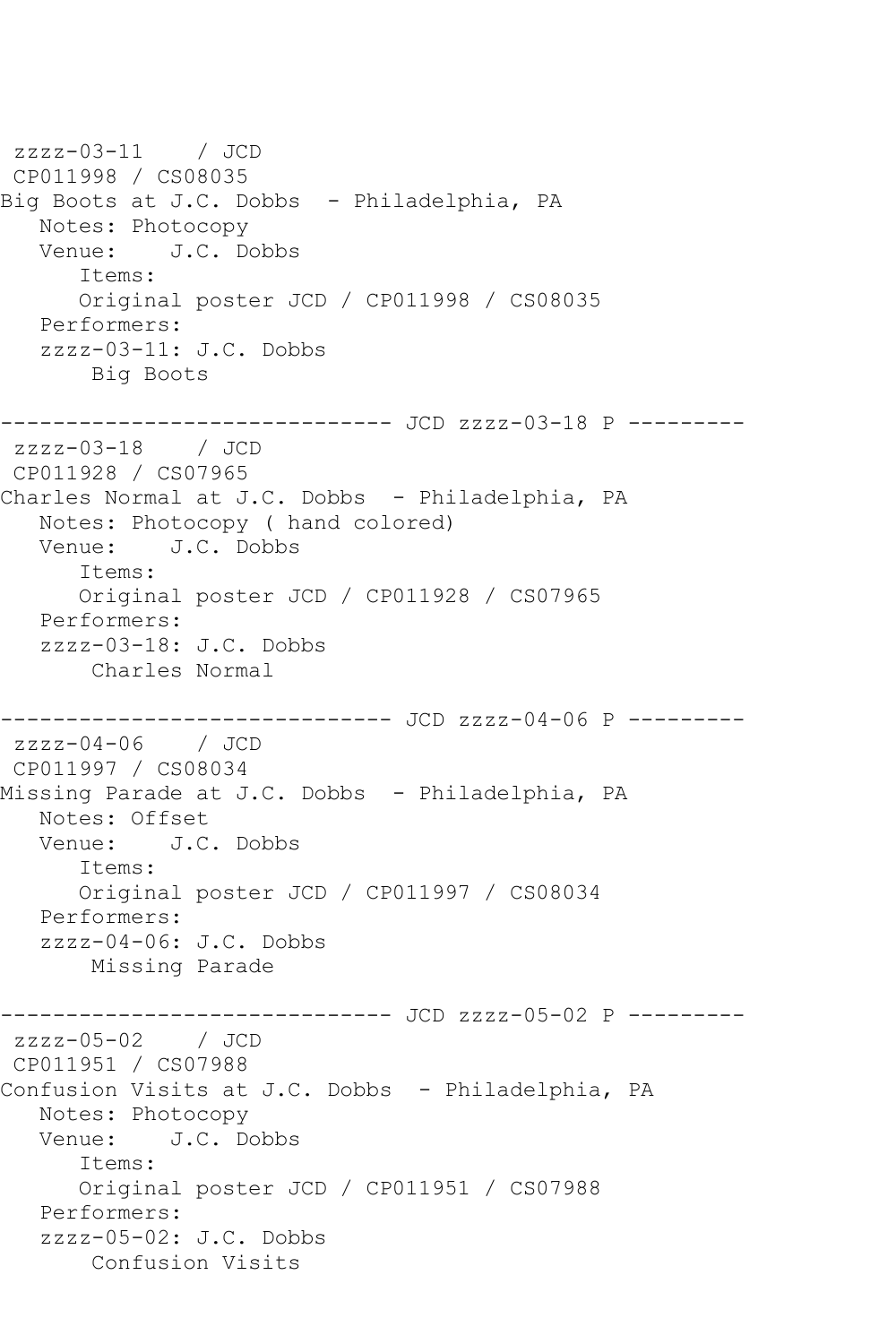------------------------------ JCD zzzz-06-20 P -------- zzzz-06-20 / JCD CP011955 / CS07992 Mikey Wild and the Mess, Trained Attack Dogs at J.C. Dobbs - Philadelphia, PA Notes: Photocopy Venue: J.C. Dobbs Items: Original poster JCD / CP011955 / CS07992 Performers: zzzz-06-20: J.C. Dobbs Mikey Wild and the Mess / Trained Attack Dogs / Highwaymen ------------------------------ JCD zzzz-07-02 P -------- zzzz-07-02 / JCD CP011940 / CS07977 Deathray, Mind Over Four at J.C. Dobbs - Philadelphia, PA Notes: Photocopy<br>Venue: J.C. D J.C. Dobbs Items: Original poster JCD / CP011940 / CS07977 Performers: zzzz-07-02: J.C. Dobbs Deathray / Mind Over Four ------------------------------ zzzz-09-23 P -------- zzzz-09-23 / CP011977 / CS08014 Peter Case at Jetty - Philadelphia, PA Notes: Photocopy Venue: Jetty Items: Original poster / CP011977 / CS08014 Performers: zzzz-09-23 zzzz-09-29: Jetty 9:30 Club Max's on Broadway J.C. Dobbs Peter Case ----------------- JCD zzzz-10-04 P --------zzzz-10-04 / JCD CP011945 / CS07982 Point of View at J.C. Dobbs - Philadelphia, PA Notes: Offset Venue: J.C. Dobbs Items: